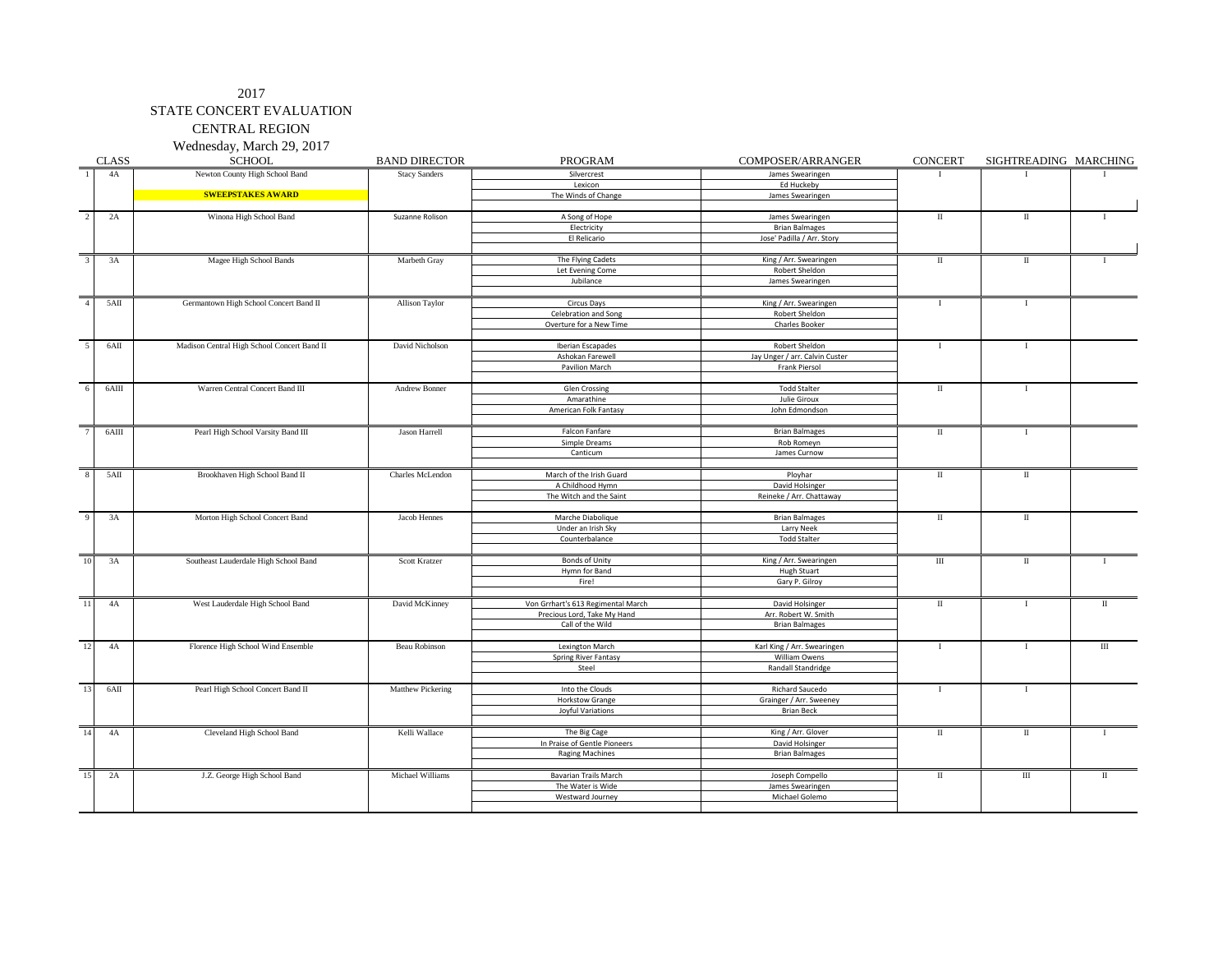| 16 | 4A   | Lawrence County High School      | Mark Guion   | Thunderbolt Galop                | Huffer / Arr. Glover   | $\mathbf{u}$ | n |  |
|----|------|----------------------------------|--------------|----------------------------------|------------------------|--------------|---|--|
|    |      |                                  |              | Deep River                       | James Swearingen       |              |   |  |
|    |      |                                  |              | First We Dream                   | Erik Morales           |              |   |  |
|    |      |                                  |              |                                  |                        |              |   |  |
| 17 | 4A   | Raymond High School Concert Band | Lonzo Miller | Children of the Shrine           | James Swearingen       |              |   |  |
|    |      |                                  |              | Song of Solace                   | Larry Neeck            |              |   |  |
|    |      | <b>SWEEPSTAKES AWARD</b>         |              | Fall River Overture              | Robert Sheldon         |              |   |  |
|    |      |                                  |              |                                  |                        |              |   |  |
| 18 | - 6A | Pearl High School Symphonic Band | Matt Rowan   | <b>Rolling Thunder</b>           | Fillmore / Ed. Fennell |              |   |  |
|    |      |                                  |              | Perthshire Majesty               | Sam Hazo               |              |   |  |
|    |      | <b>SWEEPSTAKES AWARD</b>         |              | Variations on a Korean Folk Song | John Barnes Chance     |              |   |  |
|    |      |                                  |              |                                  |                        |              |   |  |
| 19 |      |                                  |              |                                  |                        |              |   |  |
|    |      |                                  |              |                                  |                        |              |   |  |
|    |      |                                  |              |                                  |                        |              |   |  |
|    |      |                                  |              |                                  |                        |              |   |  |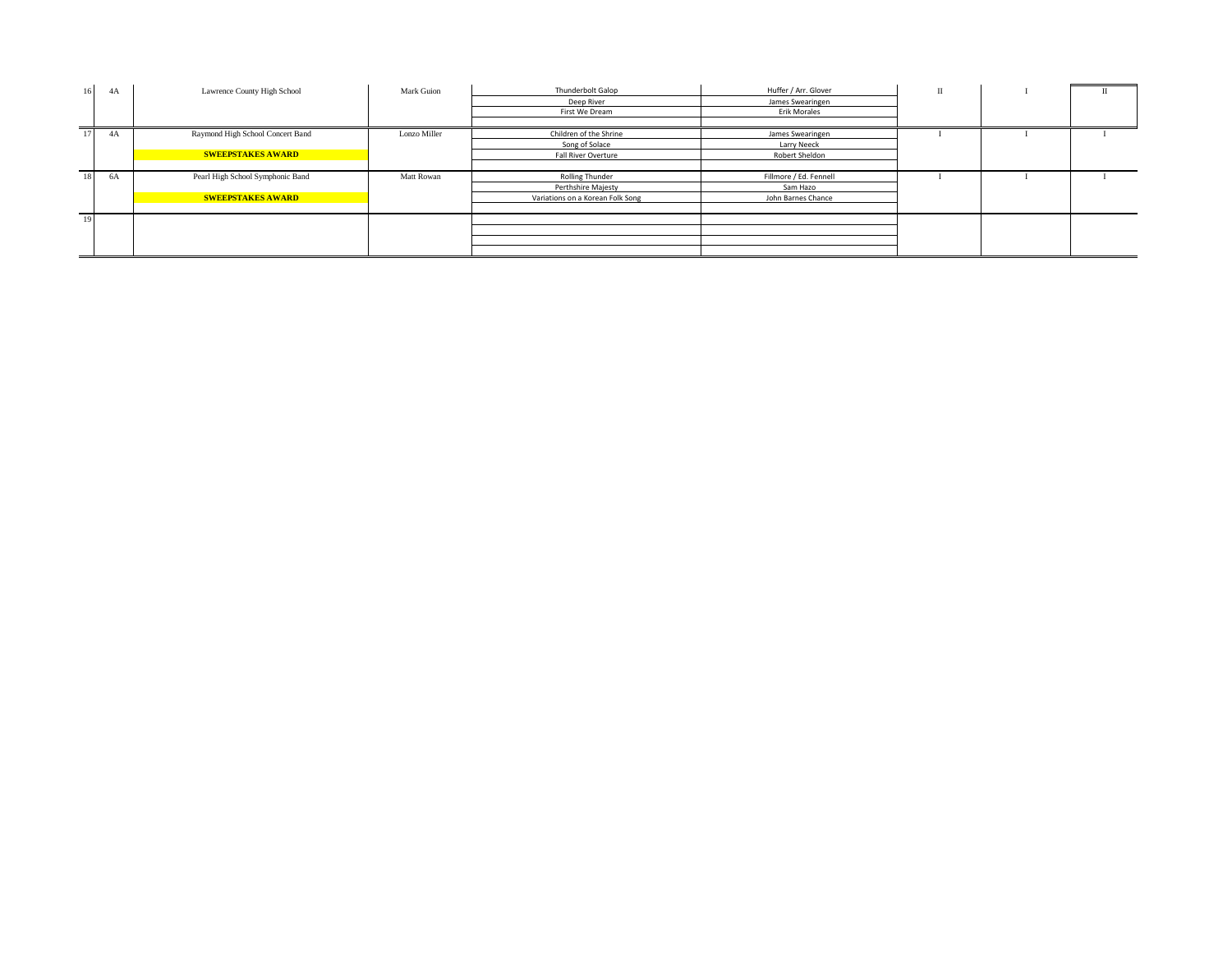CENTRAL REGION 30-Mar-17

|                          | <b>CLASS</b> | $50$ with $11$<br><b>SCHOOL</b>         | <b>BAND DIRECTOR</b> | PROGRAM                             | COMPOSER/ARRANGER           | CONCERT                      | SIGHTREADING | <b>MARCHING</b> |
|--------------------------|--------------|-----------------------------------------|----------------------|-------------------------------------|-----------------------------|------------------------------|--------------|-----------------|
| 1                        | 5A           | Germantown High School Symphonic Band   | Justin Harvison      | March from Symphonic Metamorphosis  | Hindemith / trans. Wilson   |                              |              |                 |
|                          |              |                                         |                      | Irish Tune from County Derry        | Grainger / ed. Rogers       |                              |              |                 |
|                          |              | <b>SWEEPSTAKES AWARD</b>                |                      | Overture to Candide                 | Bernstein / trans. Grundman |                              |              |                 |
| $\overline{2}$           | 3A           | St. Andrew's Episcopal High School Band | Dr. Dennis Cranford  | Herald of Destiny                   | Dennis Cranford             | $\mathbf{I}$                 | $\mathbf{I}$ |                 |
|                          |              |                                         |                      | Come Thou Fount of Every Blessing   | Jay Dawson                  |                              |              |                 |
|                          |              |                                         |                      | Equilibrium                         | Michael Oare                |                              |              |                 |
| $\overline{3}$           | <b>5A</b>    | Ridgeland High School Band              | <b>Jill Wallace</b>  | Kiefer's Special                    | Kiefer / Ed. Rhea           | J.                           | $\mathbf{I}$ |                 |
|                          |              |                                         |                      | Deir In De                          | arr. Warren Barker          |                              |              |                 |
|                          |              | <b>SWEEPSTAKES AWARD</b>                |                      | Allegro Barbaro                     | Bartok / Arr. Wallace       |                              |              |                 |
|                          |              |                                         |                      |                                     |                             |                              |              |                 |
| $\overline{4}$           | 1A           | Stringer High School Band               | Mandi Dickens        | Command March                       | John Edmondson              | $\mathbb H$                  | $\mathbf H$  | $\mathbf{I}$    |
|                          |              |                                         |                      | An American Hymntune                | Robert Sheldon              |                              |              |                 |
|                          |              |                                         |                      | Fury                                | David Myers                 |                              |              |                 |
| $\overline{\phantom{a}}$ | 3A           | Wesson High School Band                 | Suzi Phillips        | Peacemaker                          | King / Swearingen           | $\blacksquare$               | $\mathbf{H}$ | $\mathbf{H}$    |
|                          |              |                                         |                      | <b>Stone Gardens</b>                | Robert W. Smith             |                              |              |                 |
|                          |              |                                         |                      | A Welsh Rhapsody                    | Clare Grundman              |                              |              |                 |
| 6                        | 6A II        | Warren Central Symphonic Band II        | Melynn Arendale      | Into the Clouds                     | Richard Saucedo             | $\,$ H                       | $\mathbf{I}$ |                 |
|                          |              |                                         |                      | The Bonsai Tree                     | Julie Giroux                |                              |              |                 |
|                          |              |                                         |                      | Lexicon                             | Ed Huckeby                  |                              |              |                 |
|                          |              |                                         |                      |                                     |                             |                              |              |                 |
| $\overline{7}$           | <b>6A</b>    | Madison Central Symphonic Band          | Chuck Reynolds       | The Corcoran Cadets                 | J.P. Sousa                  | $\blacksquare$               | $\mathbf{I}$ |                 |
|                          |              |                                         |                      | Down A Country Lane                 | Copland / Arr. Patterson    |                              |              |                 |
|                          |              | <b>SWEEPSTAKES AWARD</b>                |                      | Second Suite in F for Military Band | <b>Gustav Holst</b>         |                              |              |                 |
|                          |              |                                         |                      |                                     |                             |                              |              |                 |
| 8                        | 5A           | Vicksburg High School Band              | Jonathan Nelson      | A Childhood Remembered              | Rossano Galante             | $\mathbf{I}$<br>$\mathbf{I}$ |              |                 |
|                          |              |                                         | Johnny Johnson       | Blue                                | Robert W. Smith             |                              |              |                 |
|                          |              |                                         |                      | A Slavic Farewell                   | Vasilij Agapin              |                              |              |                 |
| 9                        | 6A           | Murrah High School Symphonic Band       | Bryan Jefferson, Sr. | Fanfare for the Third Planet        | Richard Saucedo             | $\,$ H                       | $\rm H$      | -1              |
|                          |              |                                         |                      | Ave Maria                           | Frank Ticheli               |                              |              |                 |
|                          |              |                                         |                      | Fire!                               | Gary Gilroy                 |                              |              |                 |
| 10                       | 4A           | Kosciusko High School Band              | Jesse Yates          | Army of the Nile                    | Alford / Ed. Fennell        | $\,$ H                       | $\mathbf{I}$ |                 |
|                          |              |                                         |                      | Ave Verum Corpus                    | Mozart / Arr. Buehlman      |                              |              |                 |
|                          |              |                                         |                      | <b>Blue Ridge Saga</b>              | James Swearingen            |                              |              |                 |
|                          |              |                                         |                      |                                     |                             |                              |              |                 |
| 11                       | 3A           | Forest High School Band                 | Justin Wallace       | Peace Jubilee March                 | King/Swearingen             | $\mathbb H$                  | $\mathbf{L}$ | $\mathbf{I}$    |
|                          |              |                                         |                      | Psalm 42                            | Sam Hazo                    |                              |              |                 |
|                          |              |                                         |                      | Equilibrium                         | Michael Oare                |                              |              |                 |
| $\overline{12}$          | 2A           | Clarkdale High School Band              | Andrew Pryor         | <b>Flying Tigers</b>                | David Shaffer               | $\,$ H                       | $\,$ H       |                 |
|                          |              |                                         |                      | Amber Moon                          | Naoya Wada                  |                              |              |                 |
|                          |              |                                         |                      | <b>Arabian Dances</b>               | <b>Roland Barrett</b>       |                              |              |                 |
| 13                       | 4A           | Quitman High School Band                | Andy Pierce          | March: Celebration and Glory        | James Swearingen            | $\mathsf{III}$               | $\mathbf{I}$ | $\mathbf{I}$    |
|                          |              |                                         |                      | Overcome                            | Locklear                    |                              |              |                 |
|                          |              |                                         |                      | Rhythm Danse                        | Saucedo                     |                              |              |                 |
|                          |              |                                         |                      |                                     |                             |                              |              |                 |
| 14                       | 6A           | Brandon High School Symphonic Band      | Tim Cagle            | His Honor                           | Fillmore                    | $\mathbf{I}$                 | $\,$ II      | $\mathbf{I}$    |
|                          |              |                                         |                      | An American Elegy                   | Frank Ticheli               |                              |              |                 |
|                          |              |                                         |                      | <b>Bright Lights</b>                | Robert Sheldon              |                              |              |                 |
|                          |              |                                         |                      |                                     |                             |                              |              |                 |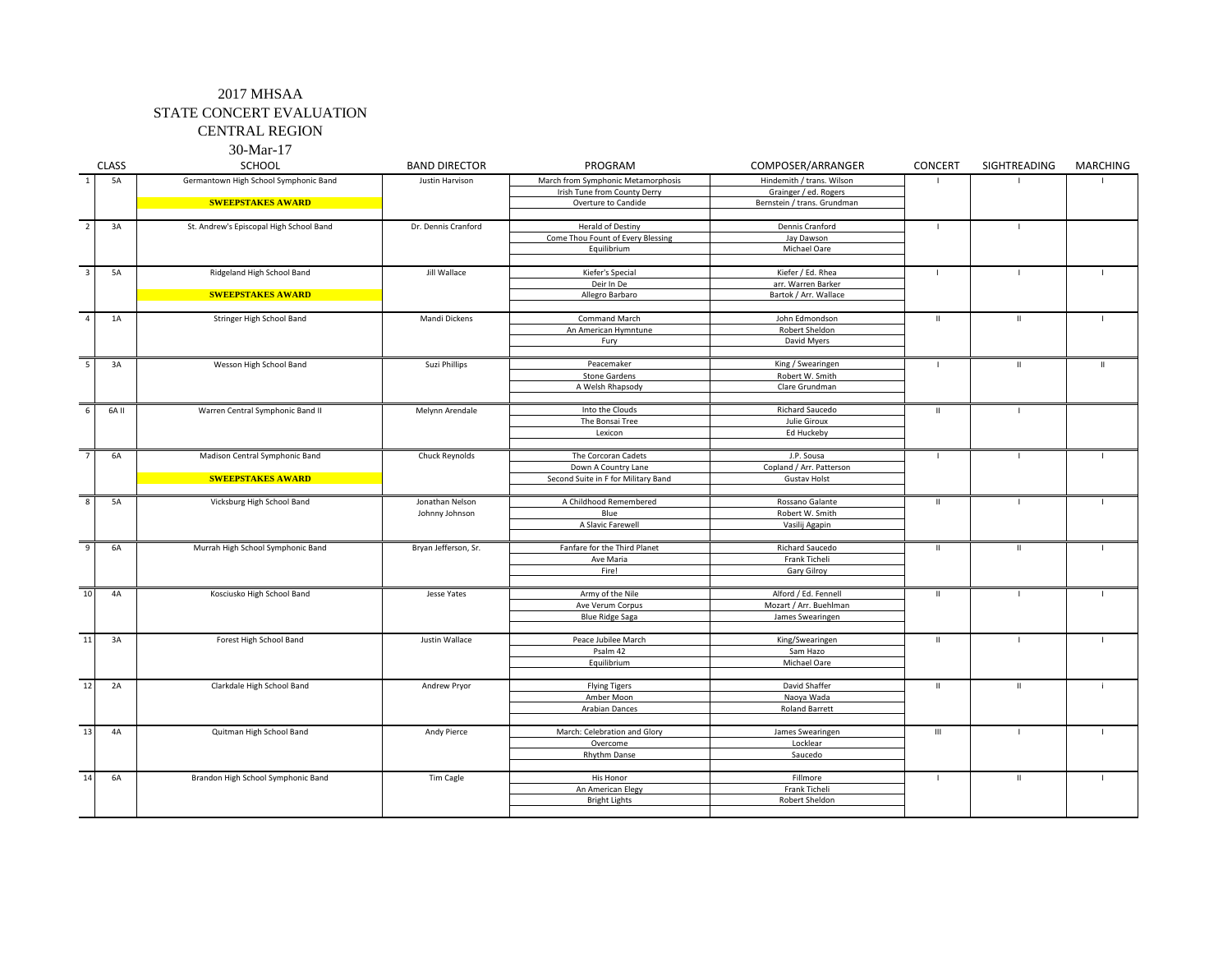| 15 | 6A        | Warren Central Wind Ensemble       | Alan Arendale | Sea Songs                   | Ralph Vaughn-Williams  |              |  |
|----|-----------|------------------------------------|---------------|-----------------------------|------------------------|--------------|--|
|    |           |                                    |               | Precious Lord, Take My Hand | Robert W. Smith        |              |  |
|    |           |                                    |               | Incantation and Dance       | John Barnes Chance     |              |  |
|    |           |                                    |               |                             |                        |              |  |
| 16 | 4A        | Leake Central High School Band     | Erica White   | Bonds of Unity              | King / Arr. Swearingen | $\mathbf{m}$ |  |
|    |           |                                    |               | Whitewater Festival         | David Shaffer          |              |  |
|    |           |                                    |               | Afterburn                   | Randall Standridge     |              |  |
|    |           |                                    |               |                             |                        |              |  |
| 17 | <b>MS</b> | Germantown Middle School Gold Band | Jim Peacock   | Rough Riders                | King / Arr. Swearingen |              |  |
|    |           |                                    |               | West Highland Sojourn       | Robert Sheldon         |              |  |
|    |           |                                    |               | Sparks                      | <b>Brian Balmages</b>  |              |  |
|    |           |                                    |               |                             |                        |              |  |
| 18 |           |                                    |               |                             |                        |              |  |
|    |           |                                    |               |                             |                        |              |  |
|    |           |                                    |               |                             |                        |              |  |
|    |           |                                    |               |                             |                        |              |  |
| 19 |           |                                    |               |                             |                        |              |  |
|    |           |                                    |               |                             |                        |              |  |
|    |           |                                    |               |                             |                        |              |  |
|    |           |                                    |               |                             |                        |              |  |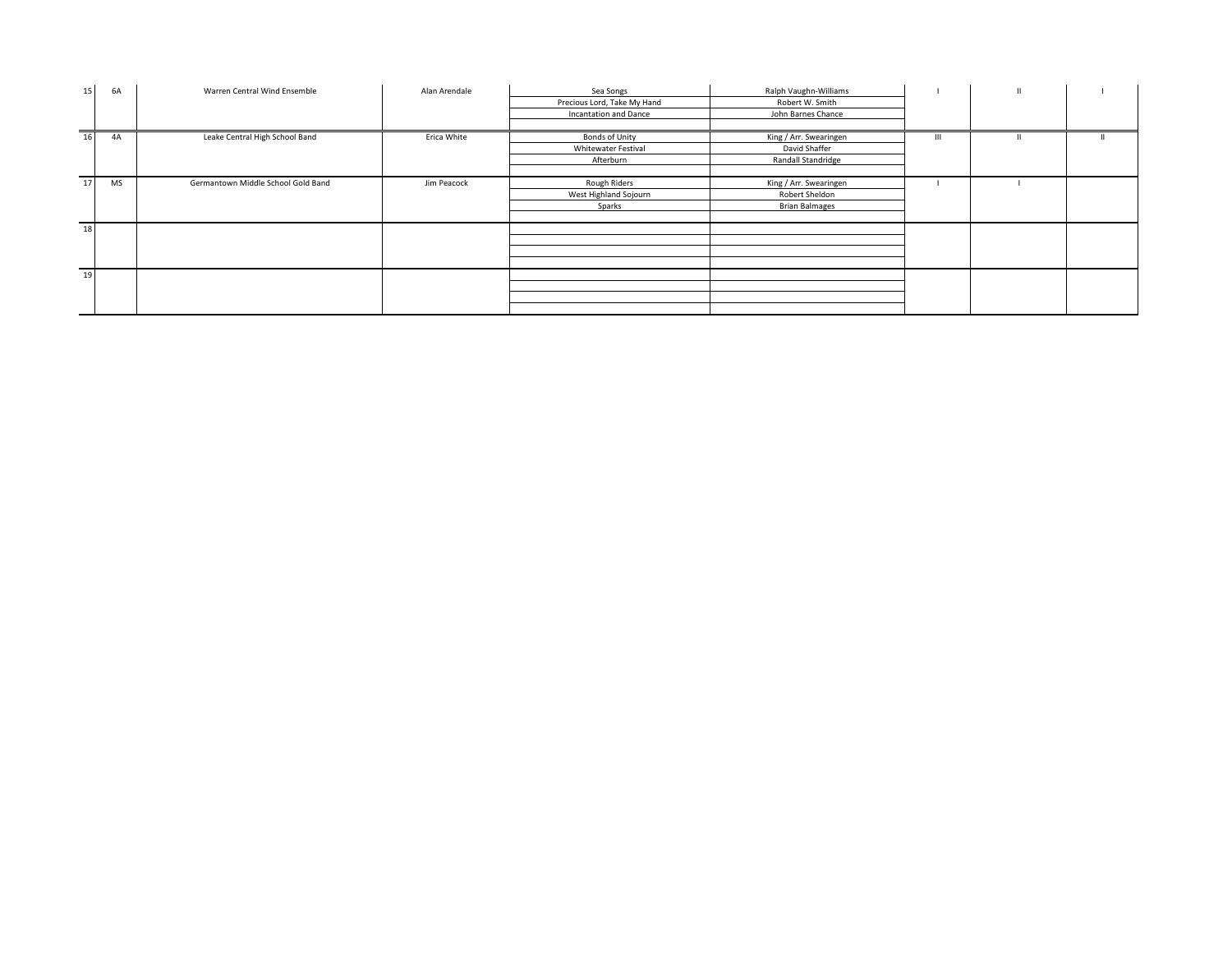CENTRAL REGION Friday, March 31, 2017

|                | <b>CLASS</b> | <b>SCHOOL</b>                         | <b>BAND DIRECTOR</b>  | PROGRAM                            | COMPOSER/ARRANGER               | CONCERT            | SIGHTREADING                       | <b>MARCHING</b> |     |
|----------------|--------------|---------------------------------------|-----------------------|------------------------------------|---------------------------------|--------------------|------------------------------------|-----------------|-----|
| $\mathbf{1}$   | <b>6A</b>    | Clinton High School Wind Ensemble     | Kevin Welborn         | Americans We                       | Fillmore / Ed. Fennell          |                    |                                    |                 |     |
|                |              |                                       |                       | Salvation is Created               | Tschesnokoff / Arr. Houseknecht |                    |                                    |                 |     |
|                |              | <b>SWEEPSTAKES AWARD</b>              |                       | Caccia and Chorale                 | Clifton Williams                |                    |                                    |                 |     |
|                |              |                                       |                       |                                    |                                 |                    |                                    |                 |     |
| $\overline{2}$ | 3A           | Crystal Springs High School Band      | Bryant Johnson        | Soaring!                           | <b>Erik Morales</b>             | $\mathop{\rm III}$ | $\mathbf{H}$                       | $\mathbf{H}$    |     |
|                |              |                                       |                       | Mystic Garden                      | Rob Grice                       |                    |                                    |                 |     |
|                |              |                                       |                       | Beyond the Riverbend               | Robert Sheldon                  |                    |                                    |                 |     |
| 3              | 3A           | Franklin County High School Band      | <b>Blake Phillips</b> | On the Wings of Swallows           | Michael Sweeney                 | $\mathbf{III}$     |                                    | Ш               |     |
|                |              |                                       |                       | Psalm 42                           | Samuel Hazo                     |                    |                                    |                 |     |
|                |              |                                       |                       | Fire!                              | Gary Gilroy                     |                    |                                    |                 |     |
| $\overline{4}$ | 4A           | McComb High School Band               | Kendra Washington     | City of Lights                     | Andrew Watkin                   | $\mathbf H$        | $\mathbf H$                        | $\blacksquare$  |     |
|                |              |                                       |                       | The Led My Lord Away               | Gordan / Arr. Allen             |                    |                                    |                 |     |
|                |              |                                       |                       | <b>Blue Ridge Saga</b>             | James Swearingen                |                    |                                    |                 |     |
|                |              |                                       |                       |                                    |                                 |                    |                                    |                 |     |
| 5              | 3A           | McLaurin High School Wind Ensemble    | James Koestler        | C-141 Starlifter                   | Randall Standridge              | $\mathbf{III}$     | $\mathbf{H}$                       | $\mathbf{III}$  |     |
|                |              |                                       |                       | Appalachian Morning                | Robert Sheldon                  |                    |                                    |                 |     |
|                |              |                                       |                       | Arabian Dances                     | <b>Roland Barrett</b>           |                    |                                    |                 |     |
| 6              | 4A           | Mendenhall High School                | Mark Hudson           | Circus Days                        | King / Arr. Schissel            | $\mathbf{I}$       | $\mathbf{H}$                       | $\blacksquare$  |     |
|                |              |                                       |                       | Hymn For A Child                   | James Swearingen                |                    |                                    |                 |     |
|                |              |                                       |                       | Portrait of an Old Country Town    | Rob Grice                       |                    |                                    |                 |     |
|                |              |                                       |                       |                                    |                                 |                    |                                    |                 |     |
|                | 5A           | Brookhaven High School Symphonic Band | Clay Fuller           | El Relicario                       | Padilla/Longfield               | $\blacksquare$     |                                    |                 |     |
|                |              |                                       |                       | With Quiet Courage                 | Larry Daehn                     |                    |                                    |                 |     |
|                |              | <b>SWEEPSTAKES AWARD</b>              |                       | Iberian Escapades                  | Robert Sheldon                  |                    |                                    |                 |     |
|                |              |                                       |                       |                                    |                                 |                    |                                    |                 |     |
| 8              | 2A           | Loyd Star Concert Band                | Jeremy Donald         | The Trombone King                  | King / Arr. Glover              | $\mathbf H$        | $\mathbf{I}$                       |                 | - 1 |
|                |              |                                       |                       | Copper Meadows                     | David Gorham                    |                    |                                    |                 |     |
|                |              |                                       |                       | Pinnacle                           | Rob Grice                       |                    |                                    |                 |     |
| 9              | 3A           | Philadelphia High School Band         | Phillip E. Pope       | <b>Highlander Regiment</b>         | Ployhar                         | $\mathbf{H}$       | $\mathbf{H}$                       | - 1             |     |
|                |              |                                       |                       | And Goodnight<br>Chris M. Bernotas |                                 |                    |                                    |                 |     |
|                |              |                                       |                       | Legend of Knife River              | Stephen Bulla                   |                    |                                    |                 |     |
|                |              |                                       |                       |                                    |                                 |                    |                                    |                 |     |
| 10             | 2A           | Enterprise High School Symphonic Band | Mark Edwards          | <b>Military Escort</b>             | Bennett / Arr. Swearingen       | $\mathbf H$        | $\mathbf{H}$                       | $\mathbf{L}$    |     |
|                |              |                                       |                       | Risk! (Everything for a Dream)     | Saucedo                         |                    |                                    |                 |     |
|                |              |                                       |                       | Pinnacle                           | Rob Grice                       |                    |                                    |                 |     |
| 11             | 6A           | Callaway High School Band             | Curtis Luckett        | Bonds of Unity                     | King / Arr. Swearingen          | <b>COMMENTS</b>    | COMMENTS                           | $\mathbf{H}$    |     |
|                |              |                                       |                       | Deep River                         | Arr. Swearingen                 |                    |                                    |                 |     |
|                |              |                                       |                       | Oxford Pointe                      | Huckeby                         |                    |                                    |                 |     |
|                |              |                                       |                       |                                    |                                 |                    |                                    |                 |     |
| 12             | 2A           | Scott Central High School Band        | Dustin Haley          | Darklands March                    | Randall Standridge              | $\mathbf{H}$       | $\mathbf{H}$                       |                 |     |
|                |              |                                       |                       | <b>Mystical Voyage</b>             | <b>Greg Fhiaras</b>             |                    |                                    |                 |     |
|                |              |                                       |                       | Into the Clouds                    | Richard Saucedo                 |                    |                                    |                 |     |
|                |              |                                       |                       |                                    |                                 |                    |                                    |                 |     |
| 13             | 6A           | Meridian High School Wind Ensemble    | Antonio Altman        | March of the Trolls                | Arr. Brian Beck                 | $\mathsf{II}$      | $\ensuremath{\mathsf{III}}\xspace$ | - 1             |     |
|                |              |                                       |                       | Precious Lord, Take My Hand        | Robert W. Smith                 |                    |                                    |                 |     |
|                |              |                                       |                       | Godspeed!                          | Stephen Melillo                 |                    |                                    |                 |     |
| 14             | 5A           | Neshoba Central High School Band      | Daniel Wade           | The Liberty Bell                   | Sousa                           | $\mathbf{I}$       |                                    |                 |     |
|                |              |                                       |                       | The Willows of Winter              | <b>BJ Brooks</b>                |                    |                                    |                 |     |
|                |              | <b>SWEEPSTAKES AWARD</b>              |                       | Laurel Mountain Overture           | Douglas Court                   |                    |                                    |                 |     |
|                |              |                                       |                       |                                    |                                 |                    |                                    |                 |     |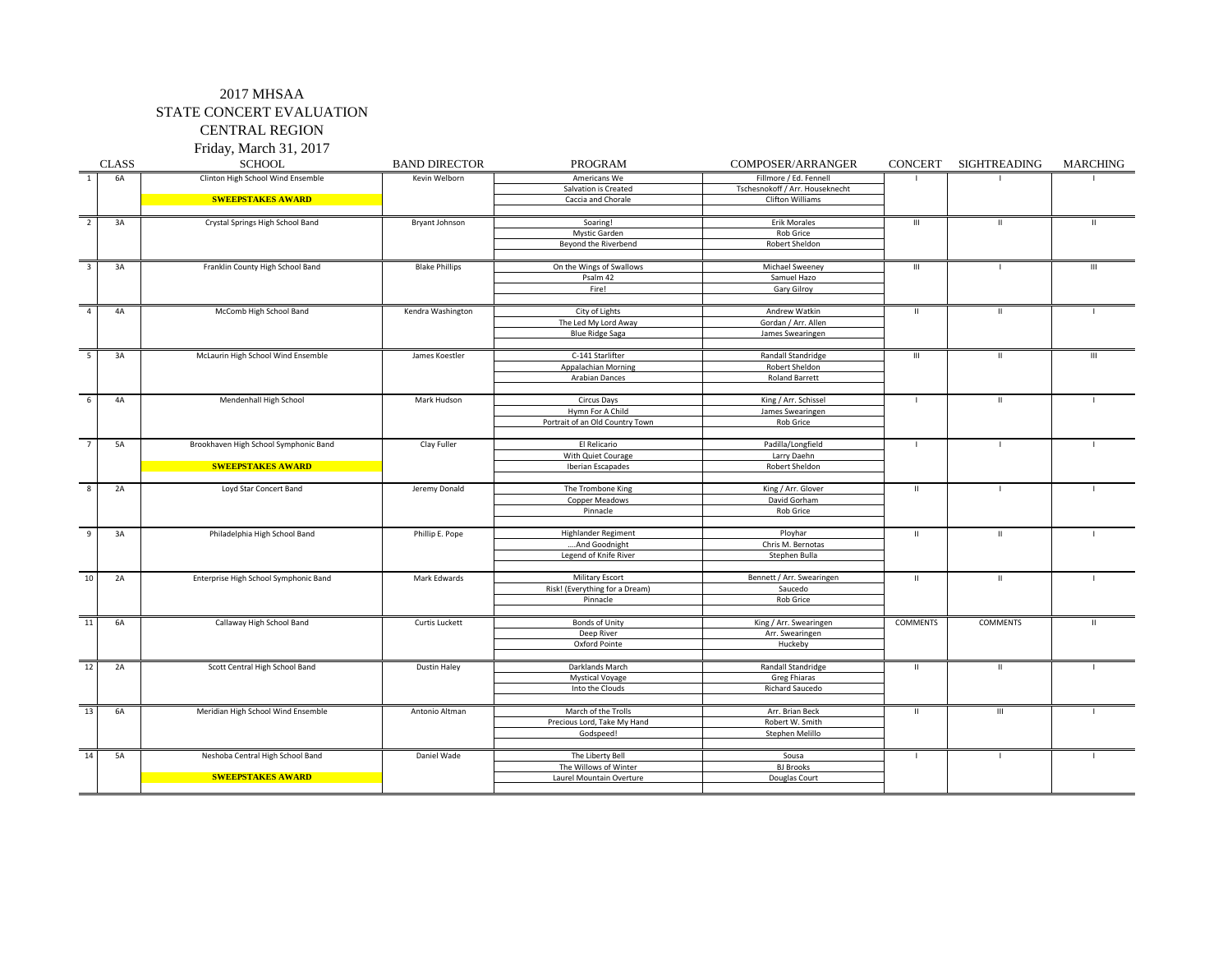| 15 <sup>1</sup> | 4A | Richland High School Band   | Aaron Arnold  | <b>Big Four</b>                       | King / Arr. Swearingen      | IV         |            |  |
|-----------------|----|-----------------------------|---------------|---------------------------------------|-----------------------------|------------|------------|--|
|                 |    |                             |               | Anthem for Winds and Percussion       | Claude T. Smith             |            |            |  |
|                 |    |                             |               | Risk! Everything for a Dream          | Saucedo                     |            |            |  |
|                 |    |                             |               |                                       |                             |            |            |  |
| 16 <sup>1</sup> | 2A | Union High School           | Adam DeVenney | Success March                         | Harold Bennett / Arr. Clark |            |            |  |
|                 |    |                             |               | As Twilight Ends                      | Robert Sheldon              |            |            |  |
|                 |    |                             |               | Where the Sun Breaks Through the Mist | Michael Sweenev             |            |            |  |
|                 |    |                             |               |                                       |                             |            |            |  |
| 17 <sup>1</sup> | 1A | Sebastopol High School Band | Robin Gray    |                                       |                             | <b>DNA</b> | <b>DNA</b> |  |
|                 |    |                             |               |                                       |                             |            |            |  |
|                 |    |                             |               |                                       |                             |            |            |  |
|                 |    |                             |               |                                       |                             |            |            |  |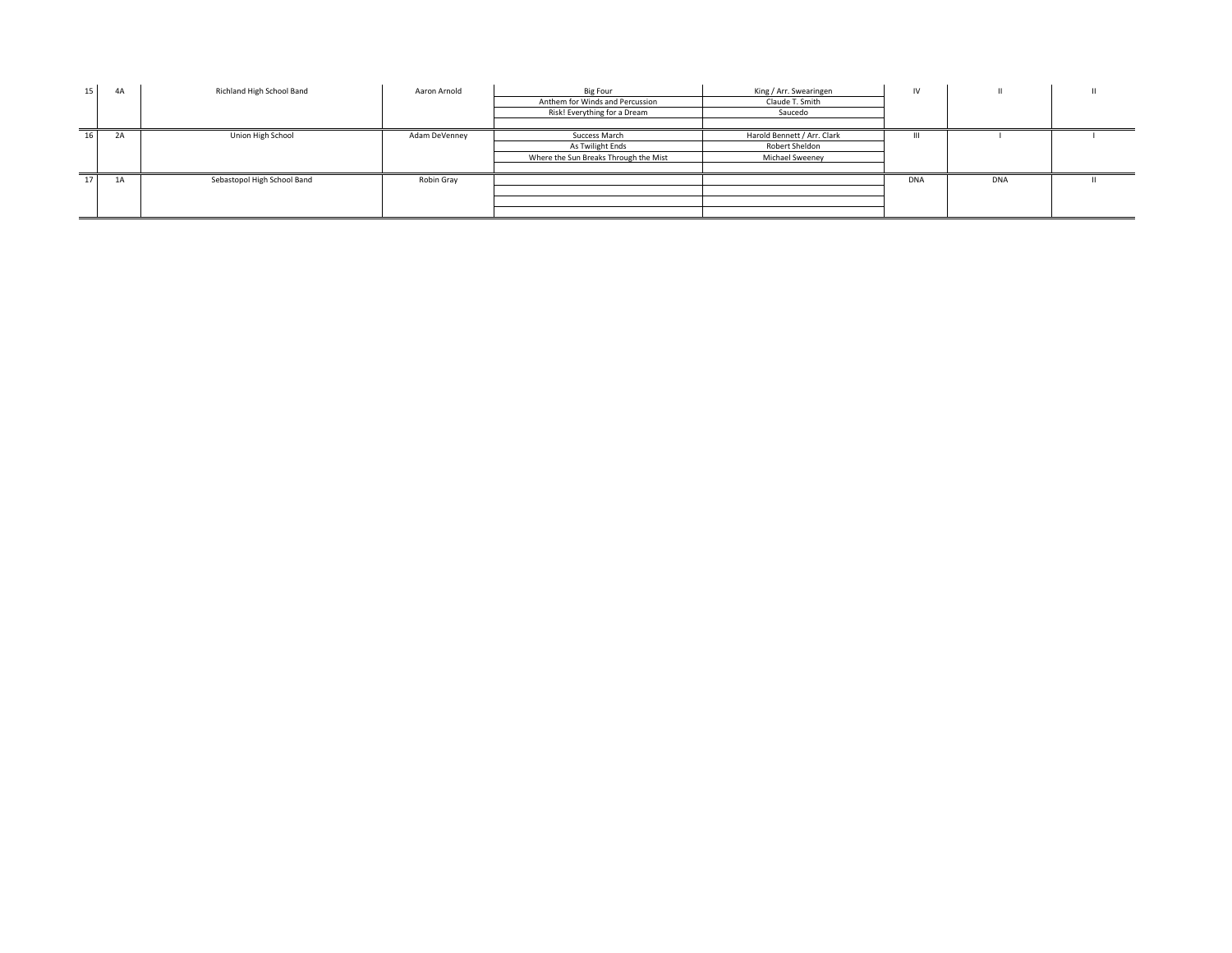## 2017 MHSAA STATE CONCERT EVALUATION CENTRAL REGION

Saturday, April 1, 2017

| <b>CLASS</b> | <b>SCHOOL</b>                     | <b>BAND DIRECTOR</b> | PROGRAM                                    | <b>COMPOSER/ARRANGER</b>      | <b>CONCERT</b>  | SIGHTREADING | <b>MARCHING</b> |
|--------------|-----------------------------------|----------------------|--------------------------------------------|-------------------------------|-----------------|--------------|-----------------|
| 6A           | Forest Hill High School Band      | Demetri Jones        | Rough Riders                               | King / Arr. Swearingen        | <b>COMMENTS</b> | COMMENTS     |                 |
|              |                                   |                      | Overcome                                   | Locklear                      |                 |              |                 |
|              |                                   |                      | Flight of the Piasa                        | Robert Sheldon                |                 |              |                 |
|              |                                   |                      |                                            |                               |                 |              |                 |
| 6A           | Terry High School Symphonic Band  | Todd Bobo            | At the Strongholds of En Gedi              | Holsinger                     |                 |              |                 |
|              |                                   |                      | Nimrod                                     | Edward Elgar / arr. Reed      |                 |              |                 |
|              |                                   |                      | At the End of the Rainbow                  | Saucedo                       |                 |              |                 |
|              |                                   |                      |                                            |                               |                 |              |                 |
| 6A           | Jim Hill High School Concert Band | Christopher Little   | GO!                                        | Samuel Hazo                   |                 |              |                 |
|              |                                   |                      | Caccia and Chorale                         | <b>Clifton Williams</b>       |                 |              |                 |
|              |                                   |                      | Gallop - Mvt. IV from First Suite for Band | Alfred Reed                   |                 |              |                 |
|              |                                   |                      |                                            |                               |                 |              |                 |
| 6A           | Northwest Rankin High School Band | Jerry Pickering      | Who's Who in Navy Blue                     | Sousa                         |                 |              |                 |
|              |                                   |                      | "Sarabande" from Sarabande and Polka       | Malcolm Arnold / arr. Paynter |                 |              |                 |
|              | <b>SWEEPSTAKES AWARD</b>          |                      | The Hounds of Spring                       | Alfred Reed                   |                 |              |                 |
|              |                                   |                      |                                            |                               |                 |              |                 |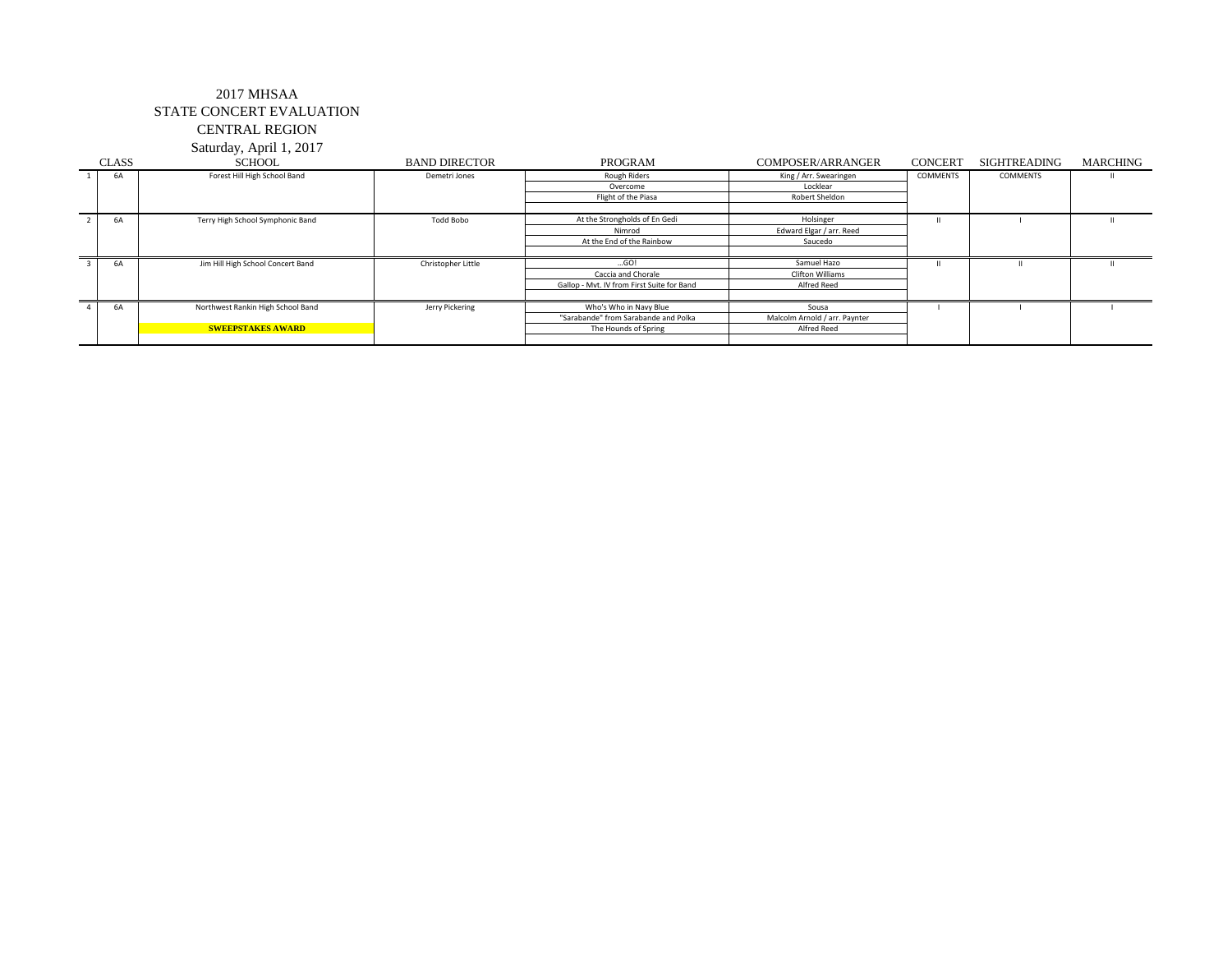### 2017 MHSAA

STATE CONCERT EVALUATION

NORTH REGION

Monday, April 3, 2017

|                | <b>CLASS</b> | <b>SCHOOL</b>                      | <b>BAND DIRECTOR</b>     | PROGRAM                               | COMPOSER/ARRANGER                              | <b>CONCERT</b>          | SIGHTREADING MARCHING |              |  |
|----------------|--------------|------------------------------------|--------------------------|---------------------------------------|------------------------------------------------|-------------------------|-----------------------|--------------|--|
| $\mathbf{1}$   | 6A           | Tupelo High School Wind Ensemble   | <b>Rick Murphy</b>       | "The Gallant Seventh" March           | John Philip Sousa, edited by Frederick Fennell |                         |                       |              |  |
|                |              |                                    |                          | "Ave Maria"                           | Franz Schubert, arranged by Frank Ticheli      |                         |                       |              |  |
|                |              | <b>SWEEPSTAKES AWARD</b>           |                          | "Angels in the Architecture"          | Frank Ticheli                                  |                         |                       |              |  |
| $\overline{2}$ | 2A           | Union County High School Band      | Andy Hall                | Alamo March                           | Karl King/arr. James Swearingen                | $\mathbf{I}$            | $\blacksquare$        |              |  |
|                |              |                                    |                          | Psalm 42                              | arr. Samuel Hazo                               |                         |                       |              |  |
|                |              |                                    |                          | Where the Sun Breaks Through the Mist | Michael Sweeney                                |                         |                       |              |  |
|                |              |                                    |                          |                                       |                                                |                         |                       |              |  |
| $\overline{3}$ | 3A           | Mooreville High School Band        | Walt Namie               | March of the Belgian Paratroopers     | Leemans/arr. Swearingen                        | $\mathbf{H}$            | $\mathbf{H}$          |              |  |
|                |              |                                    |                          | Arioso                                | Jenkins                                        |                         |                       |              |  |
|                |              |                                    |                          | River of Dreams                       | Lopez                                          |                         |                       |              |  |
| $\overline{4}$ | 4A           | Tishomingo County High School Band | Libby Cunningham         | Fanfare for the Third Planet          | Richard Saucedo                                |                         | $\mathbf{I}$          |              |  |
|                |              |                                    |                          | Psalm 42                              | Arranged by Samuel Hazo                        |                         |                       |              |  |
|                |              | <b>SWEEPSTAKES AWARD</b>           |                          | Oceanscapes                           | Rob Romeyn                                     |                         |                       |              |  |
|                |              |                                    |                          |                                       |                                                |                         |                       |              |  |
|                | 2A           | Baldwyn High School Band           | Marshall Dear            | The Red Cape                          | James Meredith                                 | $\mathbf{H}$            | $\mathbf{H}$          |              |  |
|                |              |                                    |                          | Tides                                 | <b>Bill Calhoun</b>                            |                         |                       |              |  |
|                |              |                                    |                          | Quintus                               | Larry Clark                                    |                         |                       |              |  |
| 6              | 3A           | Aberdeen High School Band          | Toni Reece               | PRAISES                               | <b>FRANCES MCBETH</b>                          | $\mathbf{L}$            | $\Box$                | $\mathbf{H}$ |  |
|                |              |                                    |                          | <b>DEEP RIVER</b>                     | <b>JAMES SWEARINGEN</b>                        |                         |                       |              |  |
|                |              |                                    |                          | THE WITCHING HOUR                     | RANDALL STANDRIDGE                             |                         |                       |              |  |
|                |              |                                    |                          |                                       |                                                |                         |                       |              |  |
| $\overline{7}$ | 3A           | Charleston High School Band        | Marco Wilson             | Legacy Fanfare                        | Jack Wilds                                     | $\overline{\mathbf{u}}$ | $\mathbf{II}$         | <b>DNA</b>   |  |
|                |              |                                    |                          | They Led My Lord Away                 | A. J. Gordon, Arranged by Fred J. Allen        |                         |                       |              |  |
|                |              |                                    |                          | Visions of Glory                      | David Shaffer                                  |                         |                       |              |  |
|                |              |                                    |                          |                                       |                                                |                         |                       |              |  |
| $\overline{8}$ | 3AII         | Aberdeen High School Band II       | Kenneth Clay             | Fury                                  | David A. Myers, ASCAP                          | Ш                       | $\mathbf{I}$          |              |  |
|                |              |                                    |                          | A Southern Hymn Setting               | John Edmondson                                 |                         |                       |              |  |
|                |              |                                    |                          | Sugar Creek Overture                  | Robert Sheldon                                 |                         |                       |              |  |
| $\overline{9}$ | 5A           | New Hope High School Band          | <b>Tracy Blaylock</b>    | Allied Honor                          | Karl King                                      | $\mathbf{I}$            | $\mathbf{I}$          |              |  |
|                |              |                                    |                          | Variants on a Shaped Note Tune        | Johnnie Vinson                                 |                         |                       |              |  |
|                |              |                                    |                          | Credo                                 | James Barnes                                   |                         |                       |              |  |
|                |              |                                    |                          |                                       |                                                |                         |                       |              |  |
| 10             | 6A           | Columbus High School Band          | <b>Eric Antony James</b> | Allied Honor                          | Karl L. King (ed. by James Swearingen)         | $\mathbf{H}$            | III                   | $\mathbf{H}$ |  |
|                |              |                                    |                          | <b>English Country Settings</b>       | Pierre LaPlante                                |                         |                       |              |  |
|                |              |                                    |                          | Kentucky 1800                         | Clare Grundman                                 |                         |                       |              |  |
|                |              |                                    |                          |                                       |                                                |                         |                       |              |  |
| 11             | 4A           | Greenwood High School Band         | <b>Olander Emmons</b>    | Rough Riders Galop or March           | Karl King arr. James Swearingen                | $\mathbf{H}$            | $\mathbf{I}$          | $\mathbf{H}$ |  |
|                |              |                                    |                          | Childhood Hymn                        | James Swearingen                               |                         |                       |              |  |
|                |              |                                    |                          | Oxford Pointe                         | Ed Huckeby                                     |                         |                       |              |  |
| 12             |              |                                    |                          |                                       |                                                |                         |                       |              |  |
|                | 1A           | Smithville High School Band        | Kevin White              | Darklands March                       | Randall Standridge                             | Ш                       |                       |              |  |
|                |              |                                    |                          | Dedication, March and Celebration     | James Swearingen                               |                         |                       |              |  |
|                |              |                                    |                          | Hymn of Remembrance                   | <b>Todd Philips</b>                            |                         |                       |              |  |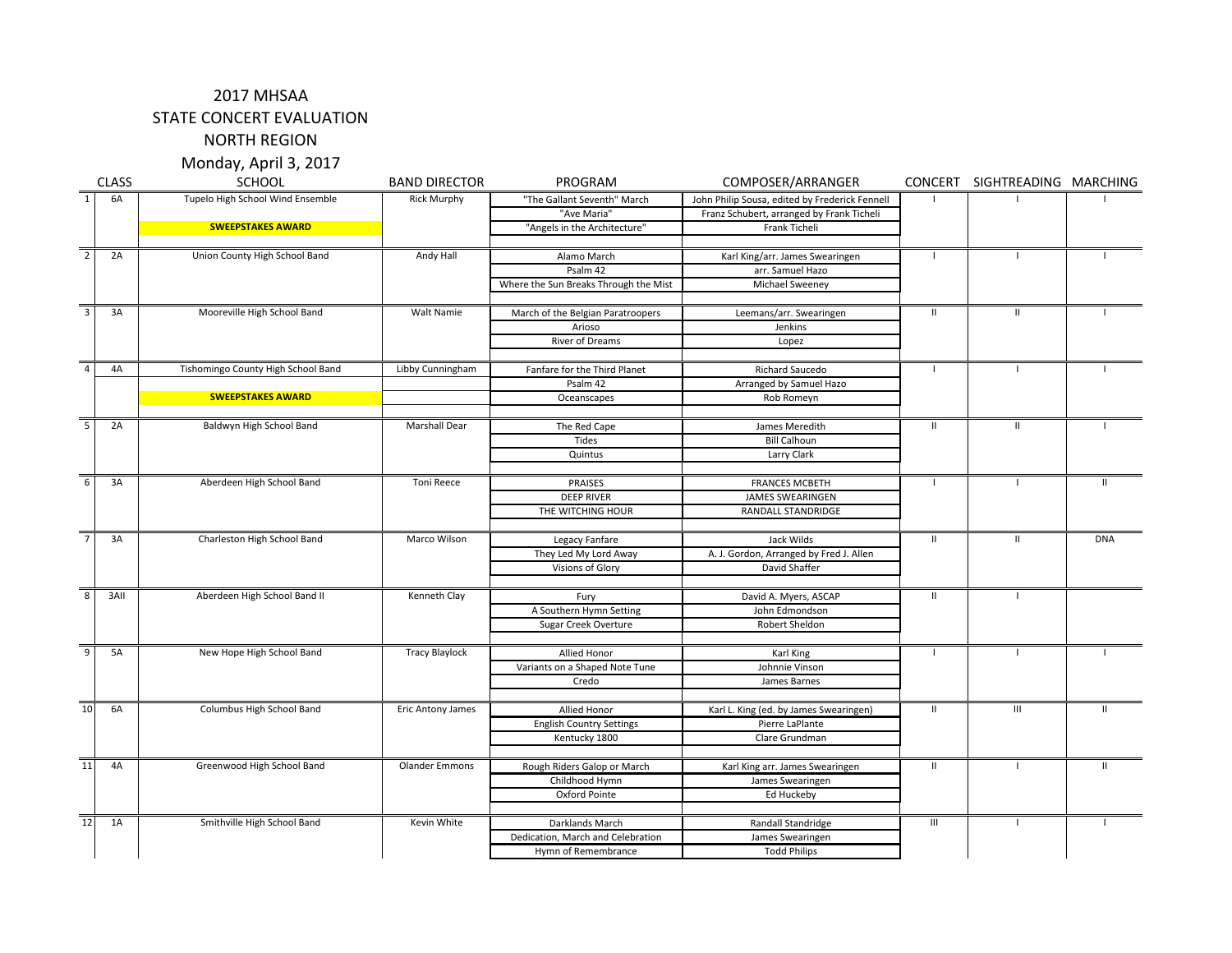| 13              | 2A        | Calhoun City High School Band        | Dustin Thrasher        | The Tahoka Galop                      | William Owens                    |                 |                | $\mathbf{H}$ |
|-----------------|-----------|--------------------------------------|------------------------|---------------------------------------|----------------------------------|-----------------|----------------|--------------|
|                 |           |                                      |                        | In This Quiet Place                   | Robert Sheldon                   |                 |                |              |
|                 |           |                                      |                        | Counterbalance                        | <b>Todd Stalter</b>              |                 |                |              |
| $\overline{14}$ | 2A        | Holly Springs High School Band       | Glen Faulkner          | *Disqualified                         |                                  | <b>COMMENTS</b> | IV             | <b>DNA</b>   |
|                 |           |                                      |                        | Only performed 2 selections           |                                  |                 |                |              |
|                 |           |                                      |                        |                                       |                                  |                 |                |              |
| 15              | 3A        | Kossuth High School Band             | <b>Brandon Harrell</b> | To The Stars!                         | Andrew Poor                      |                 |                |              |
|                 |           |                                      |                        | Air for Band                          | Frank Erickson                   |                 |                |              |
|                 |           |                                      |                        | Counterbalance                        | <b>Todd Stalter</b>              |                 |                |              |
| 16              | 3A        | Hatley High School Band              | Callie Jackson         | Courage                               | Harold Bennett/Nicholas Contorno | $\mathbf{H}$    | $\mathbf{II}$  | $\mathbf{H}$ |
|                 |           |                                      |                        | Song of Solace                        | Larry Neeck                      |                 |                |              |
|                 |           |                                      |                        | Lanterns in the Sky                   | Rob Romeyn                       |                 |                |              |
|                 |           |                                      |                        |                                       |                                  |                 |                |              |
| 17              | 3A        | Alcorn Central High School Band      | <b>Betty Patterson</b> | <b>Blalock Canyon March</b>           | <b>Steve Hodges</b>              | Ш               | $\mathbf{H}$   | $\mathbf{H}$ |
|                 |           |                                      |                        | Shenandoah                            | Robert Sheldon                   |                 |                |              |
|                 |           |                                      |                        | Jubilance                             | James Swearingen                 |                 |                |              |
|                 |           |                                      |                        |                                       |                                  |                 |                |              |
| 18              | 4A        | Shannon High School Band             | <b>William Pruitt</b>  | New Horizons                          | William Owens                    | $\mathbf{H}$    | $\blacksquare$ | $\mathbf{H}$ |
|                 |           |                                      |                        | Deep River                            | James Swearingen                 |                 |                |              |
|                 |           |                                      |                        | Where the sun breaks through the mist | Michael Sweeney                  |                 |                |              |
| 19              | <b>MS</b> | Hernando Middle School Band          | Victoria Jones         | Into The Clouds                       | <b>Richard Saucedo</b>           |                 |                |              |
|                 |           |                                      |                        | Psalm 42                              | Samuel R. Hazo                   |                 |                |              |
|                 |           |                                      |                        | Counterbalance                        | <b>Todd Stalter</b>              |                 |                |              |
| 20              | 4A        | Senatobia High School Band           | Jeff West              | Esprit de Corps                       | Jager                            | -1              |                |              |
|                 |           |                                      |                        | Mymnt. III from Othello               | Reed                             |                 |                |              |
|                 |           | <b>SWEEPSTAKES AWARD</b>             |                        | The Ascension                         | Smith                            |                 |                |              |
|                 |           |                                      |                        |                                       |                                  |                 |                |              |
| 21              | 4A        | Caledonia High School Band           | Cullen McBride         |                                       |                                  |                 | - 1            | $\mathbf{H}$ |
|                 |           |                                      |                        |                                       |                                  |                 |                |              |
|                 |           |                                      |                        |                                       |                                  |                 |                |              |
| $\overline{22}$ | 6AII      | Hernando High School Concert Band II | <b>Brenon Eaton</b>    | Legends of the Galaxy                 | Chandler Wilson                  | -1              | - 1            |              |
|                 |           |                                      |                        | A Song of Hope                        | James Swearingen                 |                 |                |              |
|                 |           |                                      |                        | Legend of Bafe'                       | John Fannin                      |                 |                |              |
|                 |           |                                      |                        |                                       |                                  |                 |                |              |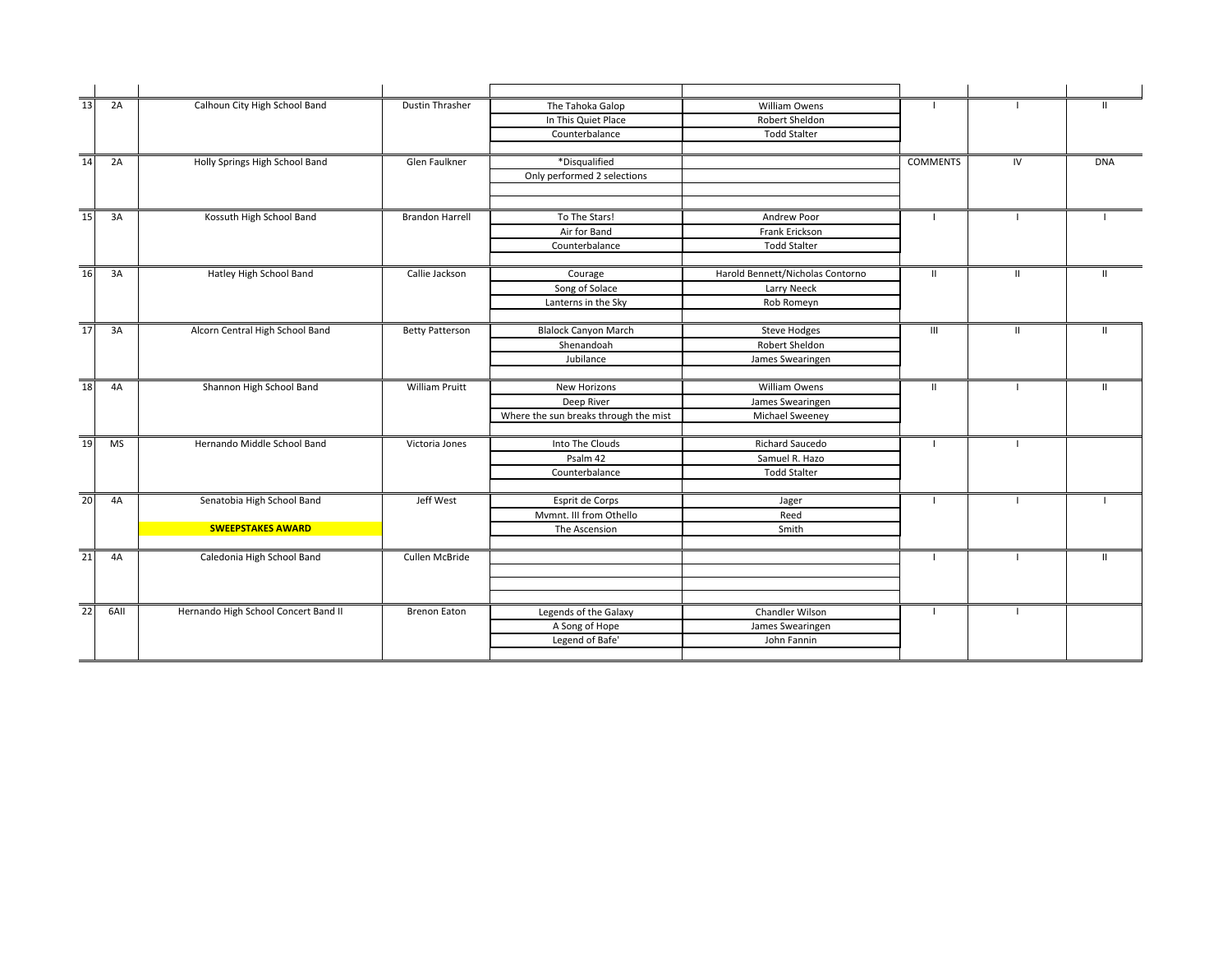#### 2017 MHSAA

STATE CONCERT EVALUATION

NORTH REGION

Tuesday, April 4, 2017

|                          | <b>CLASS</b> | <b>SCHOOL</b>                        | <b>BAND DIRECTOR</b> | PROGRAM                                 | COMPOSER/ARRANGER                           | CONCERT        | SIGHTREADING MARCHING |              |
|--------------------------|--------------|--------------------------------------|----------------------|-----------------------------------------|---------------------------------------------|----------------|-----------------------|--------------|
| $\overline{1}$           | 4A           | Itawamba High School Band            | Rebekah/Jace Wells   | Allegro Barbaro                         | Bartok/Wallace                              |                | -1                    |              |
|                          |              |                                      |                      | Whither Must I Wander?                  | Williams/Swearingen                         |                |                       |              |
|                          |              |                                      |                      | The Gathering Of the Yeomen             | Robert W. Smith                             |                |                       |              |
|                          |              |                                      |                      |                                         |                                             |                |                       |              |
| $\overline{2}$           | 3A           | North Pontotoc High School Band      | Cliff Moore          | Our Heritage                            | Karl King                                   | $\mathbf{II}$  | $\mathbf{I}$          |              |
|                          |              |                                      |                      | Lullaby to the Moon                     | <b>Brian Balmages</b>                       |                |                       |              |
|                          |              |                                      |                      | Simple Gifts: Four Shaker Songs         | Frank Ticheli                               |                |                       |              |
|                          |              |                                      |                      |                                         |                                             |                |                       |              |
| $\overline{\mathbf{3}}$  | 4AII         | Ripley High School Symphonic Band    | Tim Jackson          | Royal March                             | John Kinyon                                 |                |                       |              |
|                          |              |                                      |                      | A Song For Friends                      | Larry Daehn                                 |                |                       |              |
|                          |              |                                      |                      | Falcon Fanfare                          | <b>Brian Balmages</b>                       |                |                       |              |
| $\overline{4}$           | 5AII         | Oxford High School Concert Band II   | Jared Brownlee       |                                         |                                             | $\mathbf{I}$   | $\mathbf{I}$          |              |
|                          |              |                                      |                      | Torch of Liberty<br>Appalachian Morning | Karl L. King<br>Robert Sheldon              |                |                       |              |
|                          |              |                                      |                      | Into the Storm                          | Robert W. Smith                             |                |                       |              |
|                          |              |                                      |                      |                                         |                                             |                |                       |              |
| $\overline{\phantom{a}}$ | 3A           | South Pontotoc High School Band      | Vance Wigginton      | On An American Spiritual                | David Holsinger                             | $\mathbf{I}$   | $\mathbf{I}$          |              |
|                          |              |                                      |                      | Voices of the Sky                       | Samuel Hazo                                 |                |                       |              |
|                          |              | <b>SWEEPSTAKES AWARD</b>             |                      | On Cloud Nine                           | Richard Saucedo                             |                |                       |              |
|                          |              |                                      |                      |                                         |                                             |                |                       |              |
| 6                        | 4A           | Amory High School Band               | Jeff Coburn          | Noble Men                               | <b>Henry Fillmore</b>                       | $\mathbf{I}$   | - I                   |              |
|                          |              |                                      |                      | Te Deum                                 | Charles Francois Gounod/arr. Lloyd Conley   |                |                       |              |
|                          |              | <b>SWEEPSTAKES AWARD</b>             |                      | Prelude, Siciliano and Rondo            | Malcolm Arnold/arr. John Paynter            |                |                       |              |
|                          |              |                                      |                      |                                         |                                             |                |                       |              |
| $\overline{7}$           | <b>5A</b>    | Grenada High School Symphonic Winds  | Joe Presley          | Americans We                            | Henry Fillmore / Edited by Fredrick Fennell | $\mathbf{I}$   | $\mathbf{I}$          |              |
|                          |              |                                      |                      | Precious Lord, Take My Hand             | Traditional / arranged by Robert W. Smith   |                |                       |              |
|                          |              | <b>SWEEPSTAKES AWARD</b>             |                      | Variations on a Korean Folk Song        | John Barnes Chance                          |                |                       |              |
|                          |              |                                      |                      |                                         |                                             |                |                       |              |
| $\overline{\mathbf{8}}$  | 6A           | Desoto Central High School Band      | Dennis Cox           | Along An English Countryside            | Richard L. Saucedo                          | $\mathbf{L}$   | -11                   |              |
|                          |              | <b>SWEEPSTAKES AWARD</b>             |                      | On An American Spiritual                | David R. Holsinger                          |                |                       |              |
|                          |              |                                      |                      | Shepherd's Hey                          | Percy Aldridge Grainger                     |                |                       |              |
| $\overline{9}$           | $4A$ II      | Amory High School Band II            | Shelby Wilbanks      | Temecula Valley Fanfare                 | Richard Saucedo                             | $\mathbf{H}$   | Ш                     |              |
|                          |              |                                      |                      | <b>Rippling Watercolors</b>             | <b>Brian Balmages</b>                       |                |                       |              |
|                          |              |                                      |                      | Structures                              | Roland Barrett                              |                |                       |              |
|                          |              |                                      |                      |                                         |                                             |                |                       |              |
| 10                       | 4AII         | New Albany High School Band II       | Will Curry           | Newcastle March                         | Johnnie Vinson                              | $\mathbf{II}$  | $\mathbf{I}$          |              |
|                          |              |                                      |                      | A Song of Hope                          | James Swearingen                            |                |                       |              |
|                          |              |                                      |                      | Afterburn                               | Randall Standridge                          |                |                       |              |
|                          |              |                                      |                      |                                         |                                             |                |                       |              |
| 11                       | 6AII         | Starkville High School Band II       | Kyle Hickey          | Reverberations                          | <b>Brian Balmages</b>                       | $\mathbf{H}$   | $\mathbf{I}$          |              |
|                          |              |                                      |                      | As Summer Was Just Beginning            | Larry Daehn                                 |                |                       |              |
|                          |              |                                      |                      | <b>Blue Ridge Saga</b>                  | James Swearingen                            |                |                       |              |
| 12                       | 6AII         | Desoto Central High School Band II   |                      | <b>Quality Plus</b>                     | Fred Jewell                                 | $\overline{1}$ |                       |              |
|                          |              |                                      | <b>Tyler Hart</b>    | My Jesus! Oh, What Anguish              | Bach/Alfred Reed                            |                |                       |              |
|                          |              |                                      |                      | Foundry                                 | John Mackey                                 |                |                       |              |
|                          |              |                                      |                      |                                         |                                             |                |                       |              |
| 13                       | 4A           | Lafayette High School Symphonic Band | Kelly Duncan         | Fearless                                | Ryan Main                                   | $\mathbf{I}$   | $\mathbf{I}$          |              |
|                          |              |                                      |                      | Celtic Voyage                           | Melanie Donahue                             |                |                       |              |
|                          |              |                                      |                      | Shores of New England                   | Ayatey Shabazz                              |                |                       |              |
|                          |              |                                      |                      |                                         |                                             |                |                       |              |
| 14                       | 5A           | Center Hill High School Band         | Jared Ross           | <b>Flying Cadets</b>                    | Karl L. King/ arr. James Swearingen         | $\mathbf{I}$   | $\mathbf{I}$          | $\mathbf{I}$ |
|                          |              |                                      |                      | Down a Country Lane                     | Aaron Copland/ transcribed Merlin Patterson |                |                       |              |
|                          |              |                                      |                      | In tantum lux                           | <b>Todd Stalter</b>                         |                |                       |              |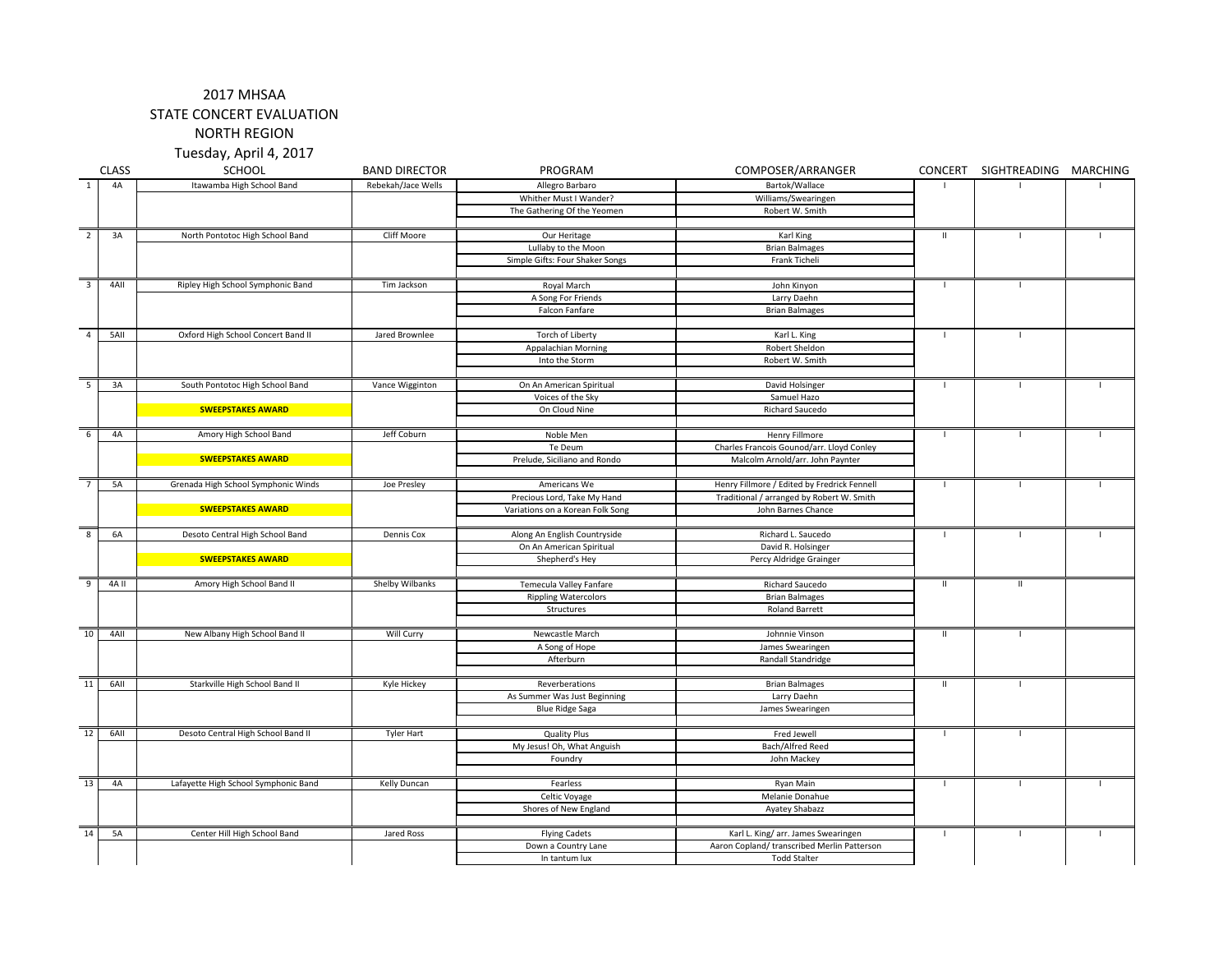| 15 | 6A | Starkville High School Wind Ensemble | Shawn Sullivan  | Inglesina (The Little English Girl)      | Davide Delle Cese/ed. Bourgeois             |  |  |
|----|----|--------------------------------------|-----------------|------------------------------------------|---------------------------------------------|--|--|
|    |    |                                      |                 | Evening Song (Abenlied)                  | Josef Rheinberger/arr. Shelley Hanson       |  |  |
|    |    | <b>SWEEPSTAKES AWARD</b>             |                 | <b>Trieste Overture</b>                  | Pietro Diero/arr. Daehn                     |  |  |
|    |    |                                      |                 |                                          |                                             |  |  |
| 16 | 4A | New Albany High School Band          | David Hopple    | Circus Days                              | Karl King/ Loras Schissel                   |  |  |
|    |    |                                      |                 | Southern Hymn                            | Samuel Hazo                                 |  |  |
|    |    | <b>SWEEPSTAKES AWARD</b>             |                 | Dreams and Proclamations                 | <b>Roland Barrett</b>                       |  |  |
| 17 | 4A | Houston High School Band             | Erick Malone    | <b>Military Escort</b>                   | Harold Bennett / Arr. James Swearingen      |  |  |
|    |    |                                      |                 | At Sunset                                | Rob Romeyn                                  |  |  |
|    |    |                                      |                 | Exaltation                               | James Swearingen                            |  |  |
|    |    |                                      |                 |                                          |                                             |  |  |
| 18 | 3A | Independence High School Band        | Justin Bixler   | Adrenaline Engines                       | Randall D. Standridge                       |  |  |
|    |    |                                      |                 | In the Winter of 1730: A River's Journey | James Swearingen                            |  |  |
|    |    |                                      |                 | The Cave You Fear                        | Michael Markowski                           |  |  |
|    |    |                                      |                 |                                          |                                             |  |  |
| 19 | 3A | Booneville High School Band          | Joshua Forsythe | His Honor                                | Henry Fillmore                              |  |  |
|    |    |                                      |                 | On a Hymnsong of Philip Bliss            | David R. Holsinger                          |  |  |
|    |    | <b>SWEEPSTAKES AWARD</b>             |                 | Sevens                                   | Samuel R. Hazo                              |  |  |
|    |    |                                      |                 |                                          |                                             |  |  |
| 20 | 6A | Hernando High School Symphonic Band  | Len Killough    | Poet and Peasant Overture                | Franz Vons Suppe arranged by Henry Fillmore |  |  |
|    |    |                                      |                 | Blessed are They from "A German Requiem" | Johannes Brahms scored by Barbara Buehlman  |  |  |
|    |    | <b>SWEEPSTAKES AWARD</b>             |                 | Variations on a Tango                    | Kyle Kindred                                |  |  |
|    |    |                                      |                 |                                          |                                             |  |  |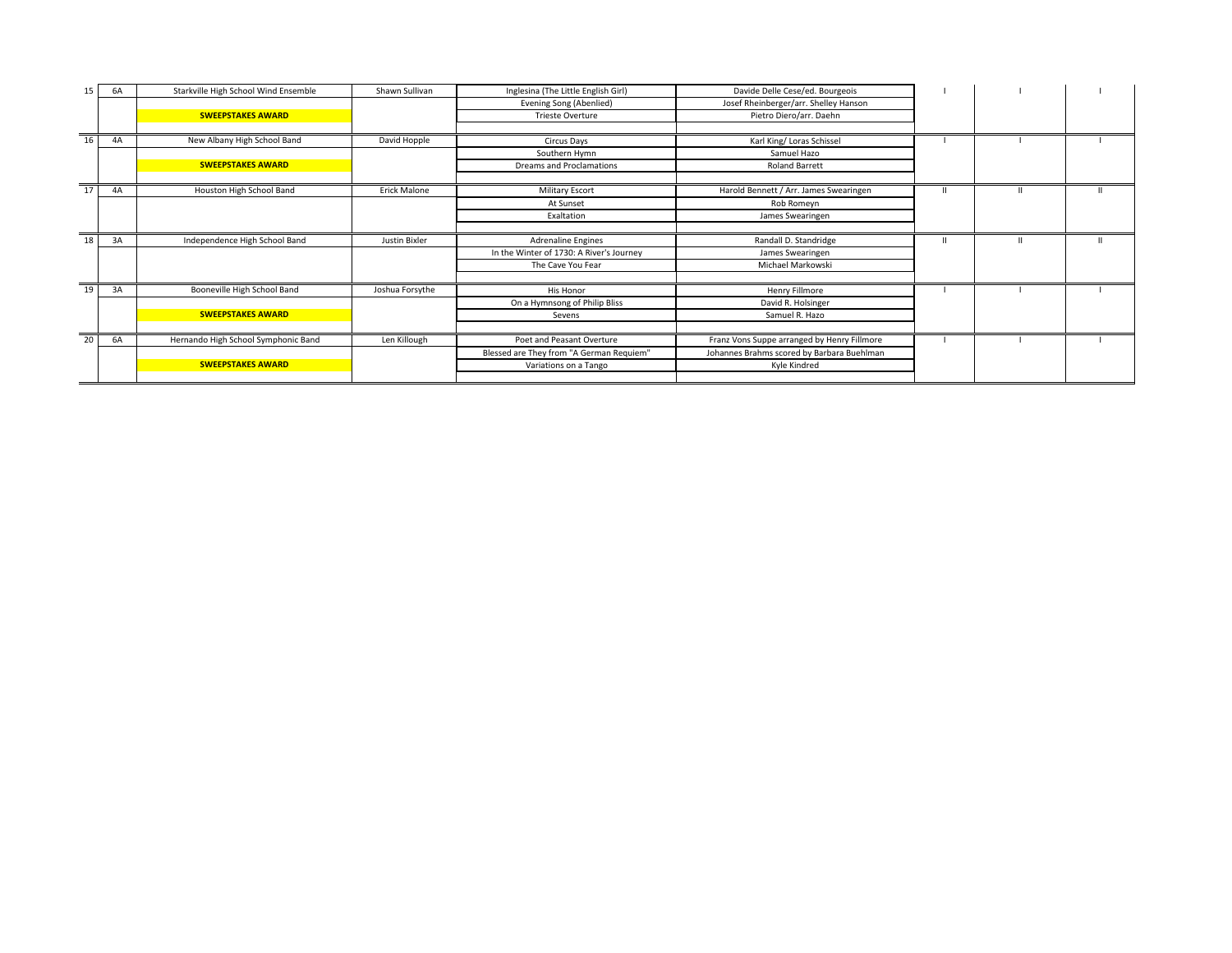NORTH REGION

Wednesday, April 5, 2017

|                 | <b>CLASS</b> | SCHOOL                                   | <b>BAND DIRECTOR</b> | PROGRAM                                                     | COMPOSER/ARRANGER                          |                | CONCERT SIGHTREADING MARCHING |            |
|-----------------|--------------|------------------------------------------|----------------------|-------------------------------------------------------------|--------------------------------------------|----------------|-------------------------------|------------|
| $\overline{1}$  | 2A           | Mantachie High School Band               | Dana Gray            | The Crown of Castile                                        | Johnnie Vinson                             |                |                               |            |
|                 |              |                                          |                      | Lullaby for Band                                            | Robert W. Smith                            |                |                               |            |
|                 |              |                                          |                      | Ceremony, Chant, and Ritual                                 | David Shaffer                              |                |                               |            |
|                 |              |                                          |                      |                                                             |                                            |                |                               |            |
| $\overline{2}$  | 3A           | Nettleton High School Band               | Addison Murphree     | Into The Clouds                                             | Richard Saucedo                            | $\mathbf{I}$   | Ш                             |            |
|                 |              |                                          |                      | Too Beautiful For Words                                     | <b>Rob Grice</b>                           |                |                               |            |
|                 |              |                                          |                      | Counterbalance                                              | <b>Todd Stalter</b>                        |                |                               |            |
|                 |              |                                          |                      |                                                             |                                            |                |                               |            |
| $\overline{3}$  | <b>5A</b>    | West Point High School Band              | Rickey Brown         | Valdres                                                     | Johannes Hanssen/Robert W. Smith           | -1             | $\mathbf{II}$                 |            |
|                 |              |                                          |                      | Deep River                                                  | James Swearingen                           |                |                               |            |
|                 |              |                                          |                      | Fire Dance                                                  | David Shaffer                              |                |                               |            |
| $\overline{4}$  | 2A           | East Webster High School Band            | Amber Gillen         |                                                             |                                            | H              | $\mathbf{H}$                  | ш          |
|                 |              |                                          |                      | March of the Irish Guard<br>A Call for Peace                | James D. Ployhar<br><b>Brad Ciechomski</b> |                |                               |            |
|                 |              |                                          |                      | Pinnacle                                                    | Rob Grice                                  |                |                               |            |
|                 |              |                                          |                      |                                                             |                                            |                |                               |            |
| 5               | 2A           | Eupora High School Band                  | Chad Hawkins         |                                                             |                                            | $\mathbf{I}$   | $\mathbf{I}$                  |            |
|                 |              |                                          |                      |                                                             |                                            |                |                               |            |
|                 |              | <b>SWEEPSTAKES AWARD</b>                 |                      |                                                             |                                            |                |                               |            |
|                 |              |                                          |                      |                                                             |                                            |                |                               |            |
| 6               | 4A           | Pontotoc High School Band                | Sarah Todd           | Persistence                                                 | Richard Saucedo                            | - 1            | $\blacksquare$                |            |
|                 |              |                                          |                      | Rhosymedre                                                  | Ralph Vaughn Williams / arr. Walter Beeler |                |                               |            |
|                 |              | <b>SWEEPSTAKES AWARD</b>                 |                      | On the Wings of the Wind                                    | Ryan Todd                                  |                |                               |            |
|                 |              |                                          |                      |                                                             |                                            |                |                               |            |
| $\overline{7}$  | 1A           | Choctaw County High School Band          | Sean Owens           |                                                             |                                            | <b>DNA</b>     | <b>DNA</b>                    | <b>DNA</b> |
|                 |              |                                          |                      |                                                             |                                            |                |                               |            |
|                 |              |                                          |                      |                                                             |                                            |                |                               |            |
| $\mathbf{g}$    | 4AII         | Pontotoc High School Band II             | Keith Morgan         | Beyond the Ridge                                            | Chris Ozley                                | -1             | $\mathbf{I}$                  |            |
|                 |              |                                          |                      | A Childhood Hymn                                            | David Holsinger                            |                |                               |            |
|                 |              |                                          |                      | Steel                                                       | Randall Standridge                         |                |                               |            |
|                 |              |                                          |                      |                                                             |                                            |                |                               |            |
| 9               | 6AII         | South Panola High School Concert Band II | <b>Tim Goss</b>      | New Era Fanfare                                             | Randall Standridge                         | $\mathbf{III}$ |                               |            |
|                 |              |                                          |                      | Horkstow Grainge and Lost Lady Found from Lincolnshire Posy | Percy Grainger/arr by Michael Sweeney      |                |                               |            |
|                 |              |                                          |                      | Shackelford Banks                                           | Jay Bocook                                 |                |                               |            |
|                 |              |                                          |                      |                                                             |                                            |                |                               |            |
| 10              | 6AII         | Olive Branch High School Band II         | Jason Gunn           | Jubilant Flourishes                                         | Travis J. Weller                           | $\mathbf{I}$   | $\mathbf{I}$                  |            |
|                 |              |                                          |                      | Whispers                                                    | Sandy Feldstein & Larry Clark              |                |                               |            |
|                 |              |                                          |                      | <b>River Trail Expedition</b>                               | Robert Sheldon                             |                |                               |            |
| $\overline{11}$ | 5A           | Oxford High School Symphonic Band        | Mel Morse            |                                                             |                                            | $\mathbf{I}$   |                               |            |
|                 |              |                                          |                      | Ride<br>Sleep                                               | Samuel R. Hazo<br>Eric Whitaker            |                |                               |            |
|                 |              | <b>SWEEPSTAKES AWARD</b>                 |                      | Song of Sailor and Sea                                      | Robert W. Smith                            |                |                               |            |
|                 |              |                                          |                      |                                                             |                                            |                |                               |            |
| 12              | <b>5A</b>    | Saltillo High School Band                | Robin Hill           | Rolling Thunder                                             | <b>Henry Fillmore</b>                      | -1             | $\mathbf{L}$                  |            |
|                 |              |                                          |                      | Sleep                                                       | Eric Whitacre                              |                |                               |            |
|                 |              | <b>SWEEPSTAKES AWARD</b>                 |                      | Morning, Noon, and Night in Vienna                          | Von Suppe / arr. Fillmore ed. Foster       |                |                               |            |
|                 |              |                                          |                      |                                                             |                                            |                |                               |            |
| 13              | 5A           | Lewisburg High School Band               | Kim Halmark          | Fanfare and Flourishes                                      | James Curnow                               | $\mathbf{I}$   |                               |            |
|                 |              |                                          |                      | Song for Lyndsay                                            | Andrew Boysen                              |                |                               |            |
|                 |              | <b>SWEEPSTAKES AWARD</b>                 |                      | Fusion                                                      | <b>Brian Balmages</b>                      |                |                               |            |
|                 |              |                                          |                      |                                                             |                                            |                |                               |            |
| $\overline{14}$ | <b>5A</b>    | Lake Cormorant High School Band          | Jamie Young          | Don Ricardo                                                 | Gabriel Musella                            | $\mathbf{I}$   | $\blacksquare$                |            |
|                 |              |                                          |                      | Danse Bacchanale                                            | Saint Seans arr. by Jay Bocook             |                |                               |            |
|                 |              | <b>SWEEPSTAKES AWARD</b>                 |                      | With Heart and Voice                                        | David Gillingham                           |                |                               |            |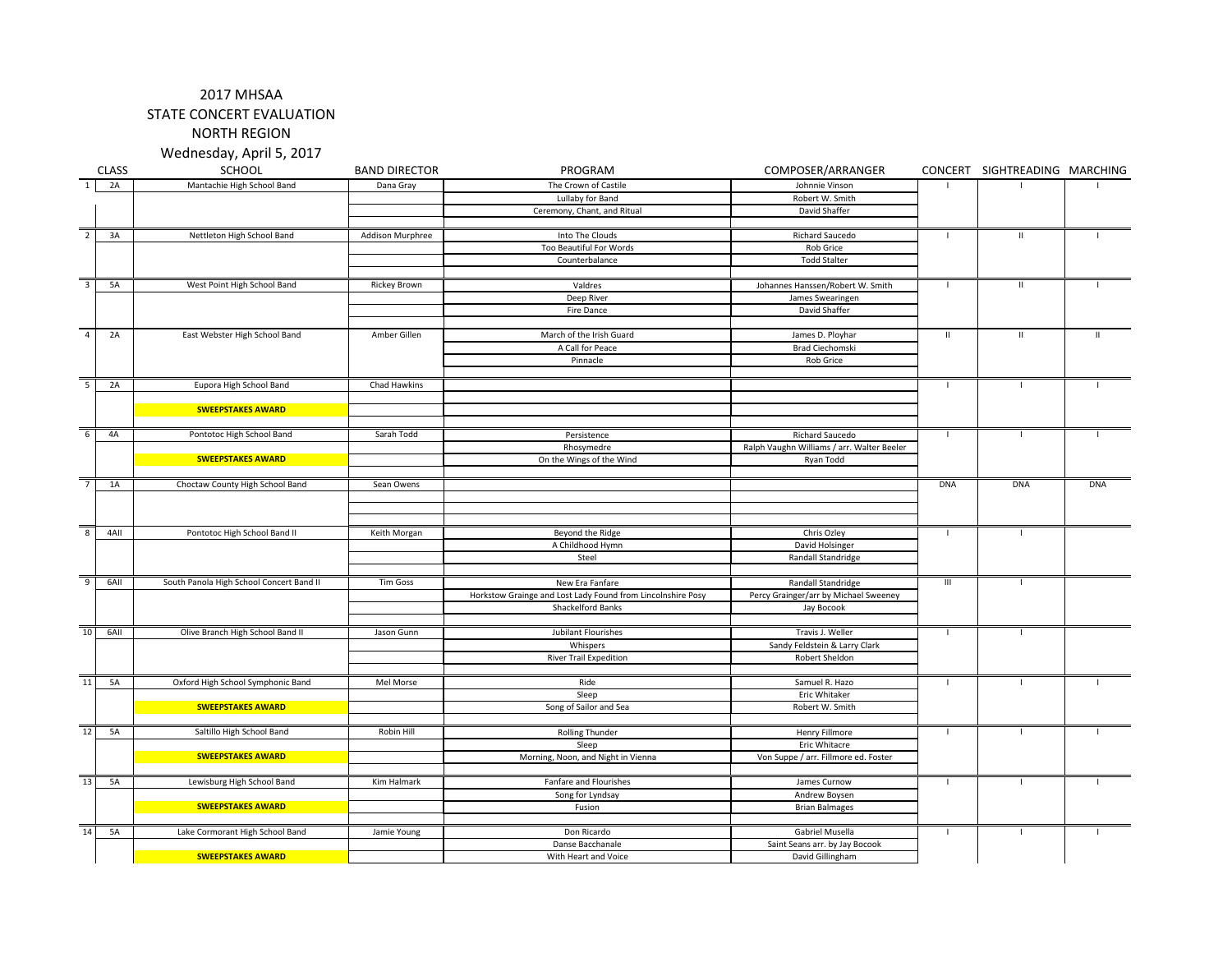| 15 <sup>1</sup> | 4A | Ripley High School Wind Ensemble        | Nathan Waycaster      | The Klaxon                            | Henry Fillmore/ ed. Frederick Fennell |  |  |
|-----------------|----|-----------------------------------------|-----------------------|---------------------------------------|---------------------------------------|--|--|
|                 |    |                                         |                       | Perthshire Majesty                    | Samuel Hazo                           |  |  |
|                 |    | <b>SWEEPSTAKES AWARD</b>                |                       | Simple Gifts: Four Shaker Songs       | Frank Ticheli                         |  |  |
|                 |    |                                         |                       |                                       |                                       |  |  |
| 16              | 6A | Southaven High School Wind Ensemble     | <b>Tyler Findley</b>  | Shepherds Hey                         | Percy Grainger                        |  |  |
|                 |    |                                         |                       | The Seal Lullaby                      | Eric Whitacre                         |  |  |
|                 |    | <b>SWEEPSTAKES AWARD</b>                |                       | Finale from Symphony in F minor No. 4 | P.I. Tchaikovsky/Safranek             |  |  |
|                 |    |                                         |                       |                                       |                                       |  |  |
| 17              | 6A | South Panola High School Symphonic Band | <b>Richard Shirev</b> | Fanfare pour précéder "La Péri"       | Paul Dukas/trans. Robert Longfield    |  |  |
|                 |    |                                         |                       | "Ye Banks and Braes O'Bonnie Doon"    | Percy Grainger                        |  |  |
|                 |    |                                         |                       | Fate of the Gods                      | Steven Reineke                        |  |  |
|                 |    |                                         |                       |                                       |                                       |  |  |
| 18 <sup>1</sup> | 6A | Olive Branch High School Band           | Aaron Bailey          | Joyce's 71st New York Regiment March  | T.C Boyer arr. M. Lake                |  |  |
|                 |    |                                         |                       | Caccia and Chorale                    | Clifton Williams                      |  |  |
|                 |    | <b>SWEEPSTAKES AWARD</b>                |                       | Adventure Tale of Professor Alex      | Daisuke Shimizu                       |  |  |
|                 |    |                                         |                       |                                       |                                       |  |  |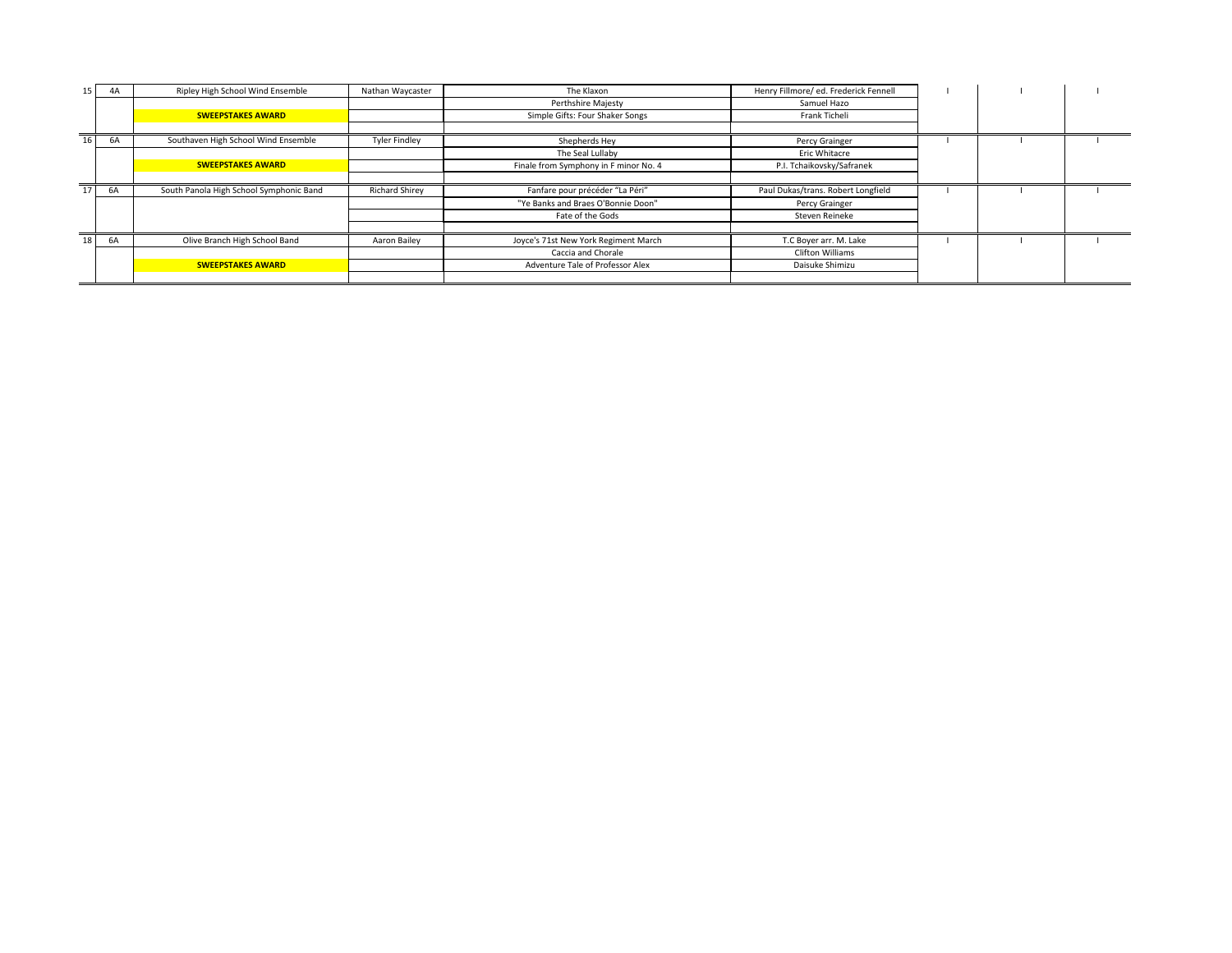SOUTH REGION Monday, April 3, 2017

|                         |              | iviviiway, Apijii j, 2017            |                      |                                             |                                                |                    |                |                 |
|-------------------------|--------------|--------------------------------------|----------------------|---------------------------------------------|------------------------------------------------|--------------------|----------------|-----------------|
|                         | <b>CLASS</b> | SCHOOL                               | <b>BAND DIRECTOR</b> | PROGRAM                                     | COMPOSER/ARRANGER                              | CONCERT            | SIGHTREADING   | <b>MARCHING</b> |
| $\overline{1}$          | 2A           | North Forrest High School Band       | Keith Lyons          | March Juno                                  | Stewart                                        | Ш                  |                | <b>DNA</b>      |
|                         |              |                                      |                      | An Irish Interlude                          | Warren Barker                                  |                    |                |                 |
|                         |              |                                      |                      | Variation Overture                          | Clifton Williams                               |                    |                |                 |
| $\overline{2}$          | 3A           | Sumrall High School Band             | William Garner       | Fanfare on Wakakusa Hill                    | Itaru Sakai                                    |                    |                | $\mathbf{H}$    |
|                         |              |                                      |                      | Pathways                                    | Michael Oare                                   |                    |                |                 |
|                         |              |                                      |                      | Joy                                         | Frank Ticheli                                  |                    |                |                 |
|                         |              |                                      |                      |                                             |                                                |                    |                |                 |
| $\overline{\mathbf{3}}$ | 3A           | Seminary High School Band            | Wade Bouchard        | Spania                                      | David Shaffer                                  | $\mathbf{H}$       | $\mathbf{H}$   |                 |
|                         |              |                                      |                      | The Water Is Wide                           | James Swearingen                               |                    |                |                 |
|                         |              |                                      |                      | Structures                                  | <b>Roland Barrett</b>                          |                    |                |                 |
| $\overline{4}$          | 2A           | Mize High School Band                | Patrick Vincent      | St. Petersburg March                        | Johnnie Vinson                                 | $\,$ III           | $\mathbf H$    |                 |
|                         |              |                                      |                      | Ammerland                                   | Jacob de Haan                                  |                    |                |                 |
|                         |              |                                      |                      | Electricity                                 | <b>Brian Balmages</b>                          |                    |                |                 |
|                         |              |                                      |                      |                                             |                                                |                    |                |                 |
| -5                      | 3A           | Tylertown High School Band           | Michael Watkins      |                                             |                                                | <b>DNA</b>         | <b>DNA</b>     | <b>DNA</b>      |
|                         |              |                                      |                      |                                             |                                                |                    |                |                 |
|                         |              |                                      |                      |                                             |                                                |                    |                |                 |
| 6                       | 4A           | Laurel High School Band              | David Lott           | Free World March                            | Karl King/ James Swearingen                    | $\overline{1}$     | $\mathbf{I}$   |                 |
|                         |              |                                      |                      | Forever Holding Close The Memories          | Richard Saucedo                                |                    |                |                 |
|                         |              |                                      |                      | <b>Ashland Park</b>                         | Ed Huckeby                                     |                    |                |                 |
|                         |              |                                      |                      |                                             |                                                |                    |                |                 |
| 7                       | 6A III       | Oak Grove Concert Band III           | Jerin Harrison       | Spania                                      | David Shaffer                                  | $\mathbf{H}$       | $\mathbf{L}$   |                 |
|                         |              |                                      |                      | In This Quiet Place                         | Robert Sheldon                                 |                    |                |                 |
|                         |              |                                      |                      | <b>Beyond The Darkness</b>                  | James Swearingen                               |                    |                |                 |
| 8                       | 3A           | West Marion High School Band         | Ryan Pippin          | The Thunderer                               | John Phillip Sousa                             | $\mathop{\rm III}$ | $\mathbf{III}$ | Ш               |
|                         |              |                                      |                      | Arioso                                      | Darren Jenkins                                 |                    |                |                 |
|                         |              |                                      |                      | Flight of Valor                             | James Swearingen                               |                    |                |                 |
|                         |              |                                      |                      |                                             |                                                |                    |                |                 |
| 9                       | 4A           | Purvis High School Band              | Nicole Allen         | Epic Venture                                | <b>Tyler Grant</b>                             | $\mathbf{I}$       | $\mathbf{I}$   |                 |
|                         |              |                                      |                      | Danny Boy                                   | arr. Samuel Hazo                               |                    |                |                 |
|                         |              | <b>SWEEPSTAKES AWARD</b>             |                      | Anthem for Winds and Percussion             | Claude T. Smith                                |                    |                |                 |
| 10                      | 5A           | Pearl River Central High School Band | Scott Smith          |                                             |                                                | $\rm H$            | $\mathbf H$    |                 |
|                         |              |                                      |                      |                                             |                                                |                    |                |                 |
|                         |              |                                      |                      |                                             |                                                |                    |                |                 |
|                         |              |                                      |                      |                                             |                                                |                    |                |                 |
| $11\,$                  | 6A II        | Oak Grove Symphonic Band             | Zachary Hassell      | March of the Patriots                       | Erik Morales                                   | $\blacksquare$     | $\mathbf{L}$   |                 |
|                         |              |                                      |                      | Lullabye<br><b>Dreams and Proclamations</b> | Randall D. Standridge<br><b>Roland Barrett</b> |                    |                |                 |
|                         |              |                                      |                      |                                             |                                                |                    |                |                 |
| 12                      | 4A           | Poplarville High School Band         | Josh Tidwell         | Fireburst Fanfare                           | <b>Roland Barrett</b>                          | $\mathbf{I}$       | $\mathbf{I}$   |                 |
|                         |              |                                      |                      | Romanesque                                  | James Swearingen                               |                    |                |                 |
|                         |              |                                      |                      | Foundry                                     | John Mackey                                    |                    |                |                 |
| 13                      | 6A           | Hancock High School Band             | Benji McLain         | Emblem of Unity                             | J.J. Richards                                  | $\mathbf{H}$       | $\mathbf{H}$   |                 |
|                         |              |                                      |                      | On a Hymnsong of Philip Bliss               | David R. Holsinger                             |                    |                |                 |
|                         |              |                                      |                      | Chorale and Shaker Dance                    | John Zdechlik                                  |                    |                |                 |
|                         |              |                                      |                      |                                             |                                                |                    |                |                 |
|                         |              |                                      |                      |                                             |                                                |                    |                |                 |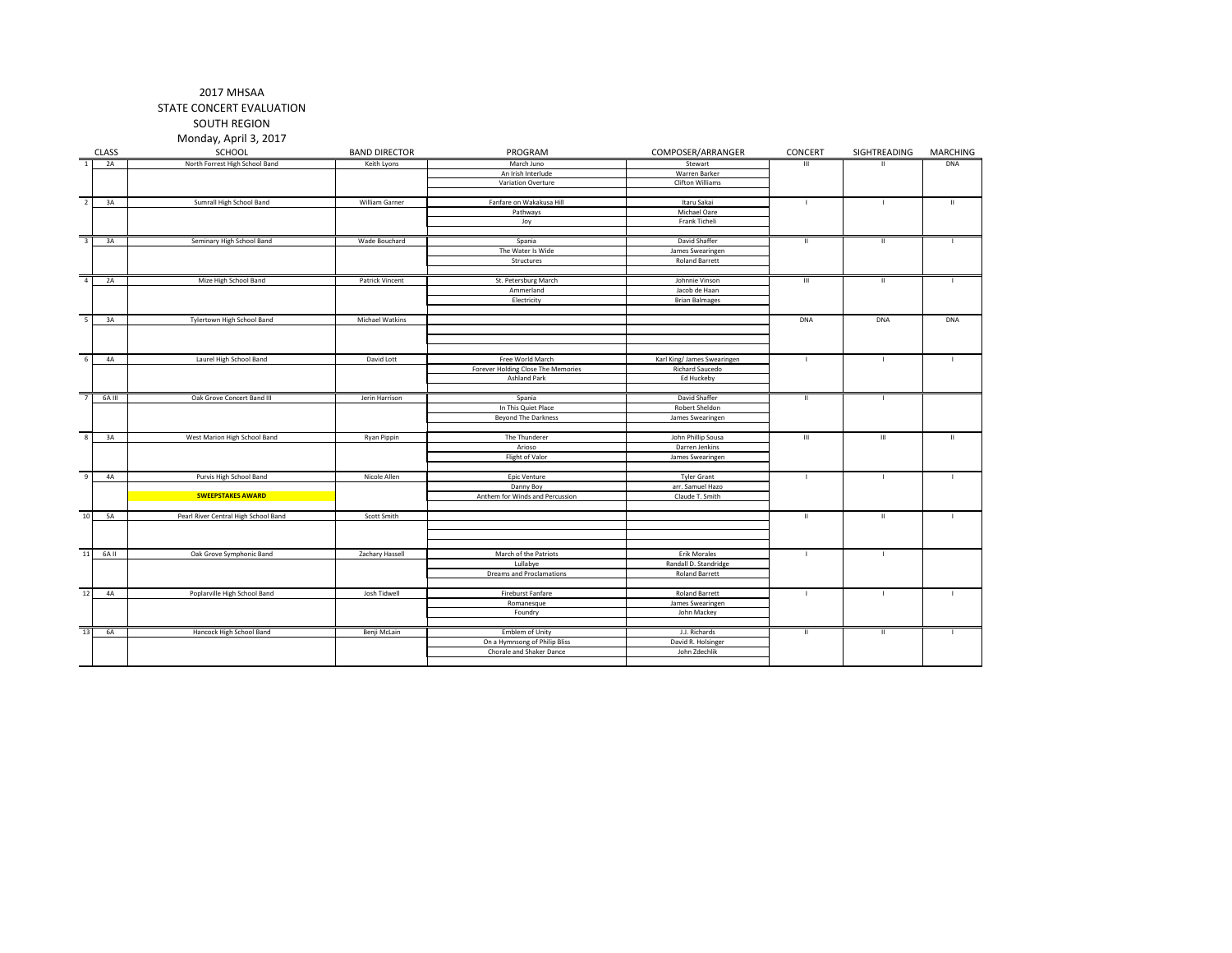| 14 <sub>1</sub> | 6A | St. Martin High School Band | Kaitlin Bell        | Aces High March                    | Ron Goodwin/arr. Larry Daehn  |  |  |
|-----------------|----|-----------------------------|---------------------|------------------------------------|-------------------------------|--|--|
|                 |    |                             |                     | Nimrod from "Enigma Variations"    | Edward Elgar/arr. Alfred Reed |  |  |
|                 |    | <b>SWEEPSTAKES AWARD</b>    |                     | Cajun Folk Songs                   | Frank Ticheli                 |  |  |
|                 |    |                             |                     |                                    |                               |  |  |
| 15              | MS | Oak Grove Middle School     | Kristopher Chandler | Hava Nagila                        | David Bobrowitz               |  |  |
|                 |    |                             |                     | Old Irish Tune                     | Larry Daehn                   |  |  |
|                 |    |                             |                     | Metrodance                         | Randall Standridge            |  |  |
|                 |    |                             |                     |                                    |                               |  |  |
| 16              | 6A | Oak Grove Wind Ensemble     | Sharon Laird        | American Overture for Band         | Joseph Willcox Jenkins        |  |  |
|                 |    |                             |                     | Ave Maria                          | Franz Biebl                   |  |  |
|                 |    | <b>SWEEPSTAKES AWARD</b>    |                     | March from Symphonic Metamorphosis | Paul Hindemith                |  |  |
|                 |    |                             |                     |                                    |                               |  |  |
| 17              |    |                             |                     |                                    |                               |  |  |
|                 |    |                             |                     |                                    |                               |  |  |
|                 |    |                             |                     |                                    |                               |  |  |
|                 |    |                             |                     |                                    |                               |  |  |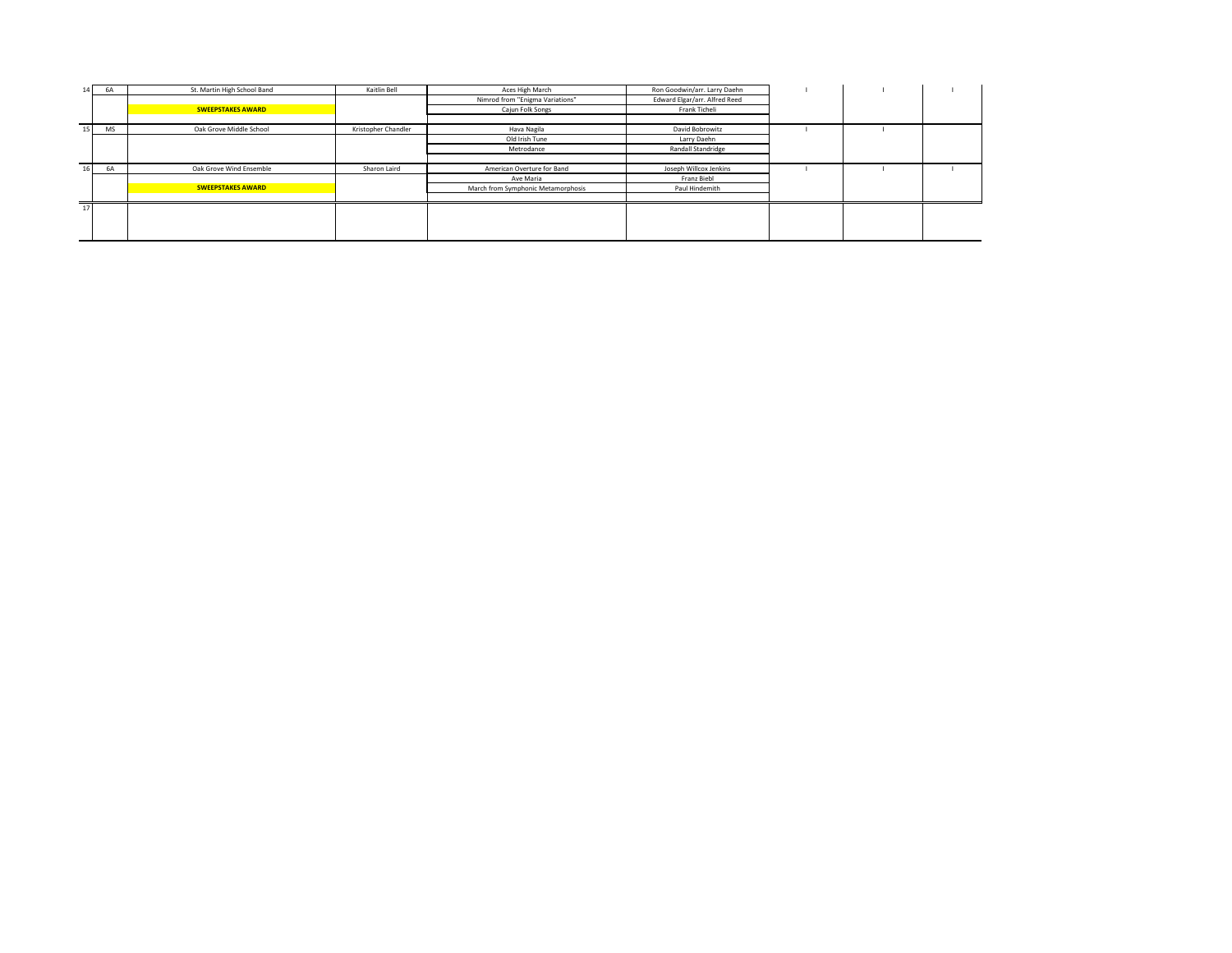# 2017 MHSAA

STATE CONCERT EVALUATION

SOUTH REGION

Tuesday, April 4, 2017

|                         | <b>CLASS</b> | SCHOOL                                      | <b>BAND DIRECTOR</b>   | PROGRAM                           | COMPOSER/ARRANGER                             | <b>CONCERT</b>           | SIGHTREADING   | MARCHING     |
|-------------------------|--------------|---------------------------------------------|------------------------|-----------------------------------|-----------------------------------------------|--------------------------|----------------|--------------|
| $\overline{1}$          | 5A           | South Jones High School Symphonic Band      | Artie Adams            | The Klaxon                        | Henry Fillmore / Frederick Fennell            |                          |                |              |
|                         |              |                                             |                        | Prelude to Act I of "La Traviata" | Giuseppe Verdi / Leonard Falcone              |                          |                |              |
|                         |              | <b>SWEEPSTAKES AWARD</b>                    |                        | Arabesque                         | Samuel Hazo                                   |                          |                |              |
|                         |              |                                             |                        |                                   |                                               |                          |                |              |
| $\overline{2}$          | 6AII         | Petal High School Concert Band II           | Chris Word             | Yellow                            | Robert W Smith                                | $\overline{\phantom{a}}$ |                |              |
|                         |              |                                             |                        | <b>Evening Prayer</b>             | David Shaffer                                 |                          |                |              |
|                         |              |                                             |                        | <b>Kinetic Energy</b>             | Larry Clark                                   |                          |                |              |
|                         |              |                                             |                        |                                   |                                               |                          |                |              |
| $\overline{\mathbf{3}}$ | 5AII         | South Jones High School Concert Band II     | Brian Joyce            | <b>Grand Galop</b>                | Johnnie Vinson                                | $\mathbf{H}$             | $\mathbf{L}$   |              |
|                         |              |                                             |                        | Earth Song                        | Frank Ticheli                                 |                          |                |              |
|                         |              |                                             |                        | Hungarian Dance #5                | Johann Brahms arr. Longfield                  |                          |                |              |
|                         |              |                                             |                        |                                   |                                               |                          |                |              |
| $\overline{4}$          | 5AII         | West Harrison Symphonic Band II             | Chester Garrison       | Sound Innovations Fanfare         | Robert Sheldon                                | $\mathbf{I}$             | $\mathbf{I}$   |              |
|                         |              |                                             |                        | Earth Song                        | Frank Ticheli                                 |                          |                |              |
|                         |              |                                             |                        | <b>Awakening Hills</b>            | Richard Saucedo                               |                          |                |              |
|                         |              |                                             |                        |                                   |                                               |                          |                |              |
| 5                       | 5A           | West Jones High School                      | Mark Laird             | Wheels                            | David Bobrowitz                               | $\overline{\phantom{a}}$ |                |              |
|                         |              |                                             |                        | Whispers from Beyond              | Rosanno Galante                               |                          |                |              |
|                         |              | <b>SWEEPSTAKES AWARD</b>                    |                        | Hungarian Dance No. 5             | Brahms/Longfield                              |                          |                |              |
|                         |              |                                             |                        |                                   |                                               |                          |                |              |
| 6                       | <b>MS</b>    | Gautier Middle School Band                  | Louise Smith           | Epic Venture                      | Tyler S. Grant                                | $\blacksquare$           | $\mathbf{I}$   |              |
|                         |              |                                             |                        | The Rowan Tree                    | Randall D. Standridge                         |                          |                |              |
|                         |              |                                             |                        | <b>Hymnsong Variants</b>          | Robert W. Smith                               |                          |                |              |
| $\overline{7}$          |              |                                             |                        |                                   |                                               |                          |                |              |
|                         | 6AII         | Ocean Springs High School Symphonic Band II | Nathan Pepper          | The Trombone King                 | Karl L. King / Edited by John P. Paynter      | $\blacksquare$           | $\blacksquare$ |              |
|                         |              |                                             |                        | Sag Harbor Sunset                 | Robert Sheldon                                |                          |                |              |
|                         |              |                                             |                        | Cajun Folk Songs                  | Frank Ticheli                                 |                          |                |              |
| $\overline{\mathbf{8}}$ | 6AII         | Gulfport High School Concert Band II        | Wes Morehead           | Flourish for Wind Band            |                                               | $\overline{\phantom{a}}$ |                |              |
|                         |              |                                             |                        | Downtown Divertimento             | Ralph Vaughan Williams<br>Johan de Mei        |                          |                |              |
|                         |              |                                             |                        | Undertow                          | John Mackey                                   |                          |                |              |
|                         |              |                                             |                        |                                   |                                               |                          |                |              |
| 9                       | <b>4A</b>    | Forrest Co. Agricultural High School        | <b>Lindsey Daniels</b> | Darklands March                   | Randall Standridge                            | $\blacksquare$           | $\mathbf{H}$   | $\mathbf{H}$ |
|                         |              |                                             |                        | A Song of Hope                    | James Swearingen                              |                          |                |              |
|                         |              |                                             |                        | Kinetic Energy                    | Larry Clark                                   |                          |                |              |
|                         |              |                                             |                        |                                   |                                               |                          |                |              |
| 10                      | <b>5A</b>    | West Harrison High School Wind Ensemble     | Tim Garrett            | "A Slavic Farewell"               | Agapkin                                       | $\mathbf{I}$             | $\overline{1}$ |              |
|                         |              |                                             |                        | "Australian Up-Country Tune"      | Grainger                                      |                          |                |              |
|                         |              | <b>SWEEPSTAKES AWARD</b>                    |                        | "With Heart and Voice"            | Gillingham                                    |                          |                |              |
|                         |              |                                             |                        |                                   |                                               |                          |                |              |
| 11                      | 4A           | Moss Point High School Band                 | Jorge Reyes            |                                   |                                               | <b>DNA</b>               | <b>DNA</b>     | $\mathbf{H}$ |
|                         |              |                                             |                        |                                   |                                               |                          |                |              |
|                         |              |                                             |                        |                                   |                                               |                          |                |              |
|                         |              |                                             |                        |                                   |                                               |                          |                |              |
| 12                      | 4A           | Pass Christian High School Symphonic Band   | Gavin McAdams          | Colonel Bogey                     | Kenneth J. Alford/Edited by Frederick Fennell | $\blacksquare$           |                |              |
|                         |              |                                             |                        | Prelude to Act 1 La Traviata      | Giuseppe Verdi/arr. by Leonard Falcone        |                          |                |              |
|                         |              | <b>SWEEPSTAKES AWARD</b>                    |                        | Prairiesong                       | Carl Strommen                                 |                          |                |              |
|                         |              |                                             |                        |                                   |                                               |                          |                |              |
| 13                      | 5A           | Wayne County High School Band               | Matt Walker            | The Thunderer                     | Arr. Brion/Schissel                           | $\mathbf H$              | $\mathbf{H}$   |              |
|                         |              |                                             |                        | Cajun Folk Songs                  | Frank Ticheli                                 |                          |                |              |
|                         |              |                                             |                        | Reverberations                    | <b>Brian Balmages</b>                         |                          |                |              |
|                         |              |                                             |                        |                                   |                                               |                          |                |              |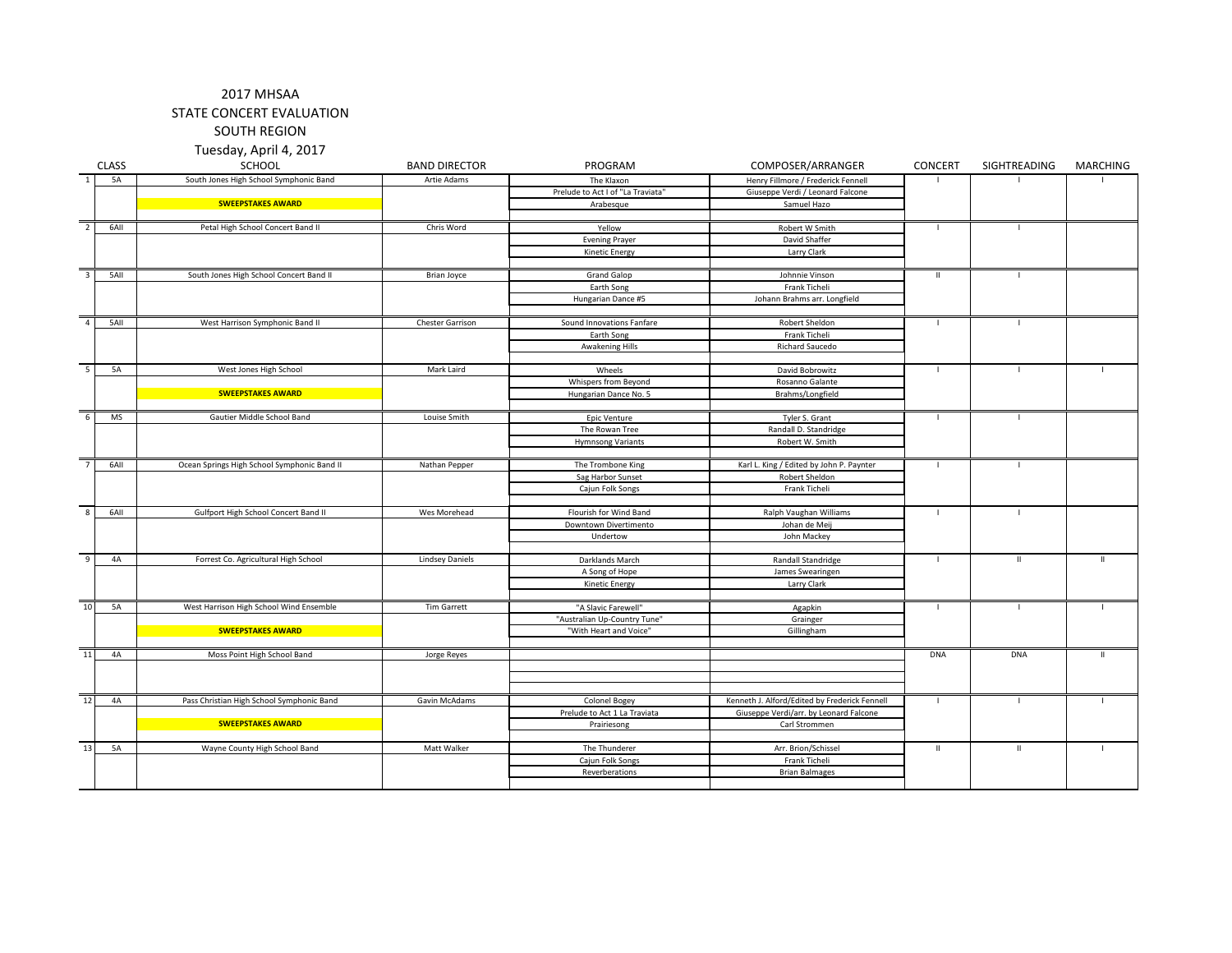| 14 <sup>1</sup> | <b>5A</b> | Pascagoula High School Band             | John C. Taylor      | El Relicario               | Padilla / Arr. Longfield                     |  |  |
|-----------------|-----------|-----------------------------------------|---------------------|----------------------------|----------------------------------------------|--|--|
|                 |           |                                         |                     | Australian Up-Country Tune | Grainger / Arr. Bainum                       |  |  |
|                 |           | <b>SWEEPSTAKES AWARD</b>                |                     | Equilibrium                | Oare                                         |  |  |
|                 |           |                                         |                     |                            |                                              |  |  |
| 15 <sup>1</sup> | <b>5A</b> | Long Beach High School Symphonic Band   | Mickey Mangum       | Eagle Squadron March       | Kenneth Alford                               |  |  |
|                 |           |                                         |                     | Down a Country Lane        | Aaron Copland/Merlin Patterson               |  |  |
|                 |           | <b>SWEEPSTAKES AWARD</b>                |                     | The Hounds of Spring       | Alfred Reed                                  |  |  |
|                 |           |                                         |                     |                            |                                              |  |  |
| 16 <sub>1</sub> | 6A        | Ocean Springs High School Wind Ensemble | Dr. Mohamed Schuman | The ABA March              | Edwin Franko Goldman - ed. by Lisk           |  |  |
|                 |           |                                         |                     | <b>Colonial Song</b>       | Percy Aldridge Grainger - ed by Topolewski   |  |  |
|                 |           | <b>SWEEPSTAKES AWARD</b>                |                     | Poet and Peasant Overture  | Franz von Suppe - arranged by Henry Fillmore |  |  |
|                 |           |                                         |                     |                            |                                              |  |  |
| 17              | 6A        | Gulfport High School Symphonic Band     | Zachary Harris      | Handel In The Strand       | Percy Grainger/John Philip Sousa             |  |  |
|                 |           |                                         |                     | Afterlife                  | Rossano Galante                              |  |  |
|                 |           | <b>SWEEPSTAKES AWARD</b>                |                     | Incantation and Dance      | John Barnes Chance                           |  |  |
|                 |           |                                         |                     |                            |                                              |  |  |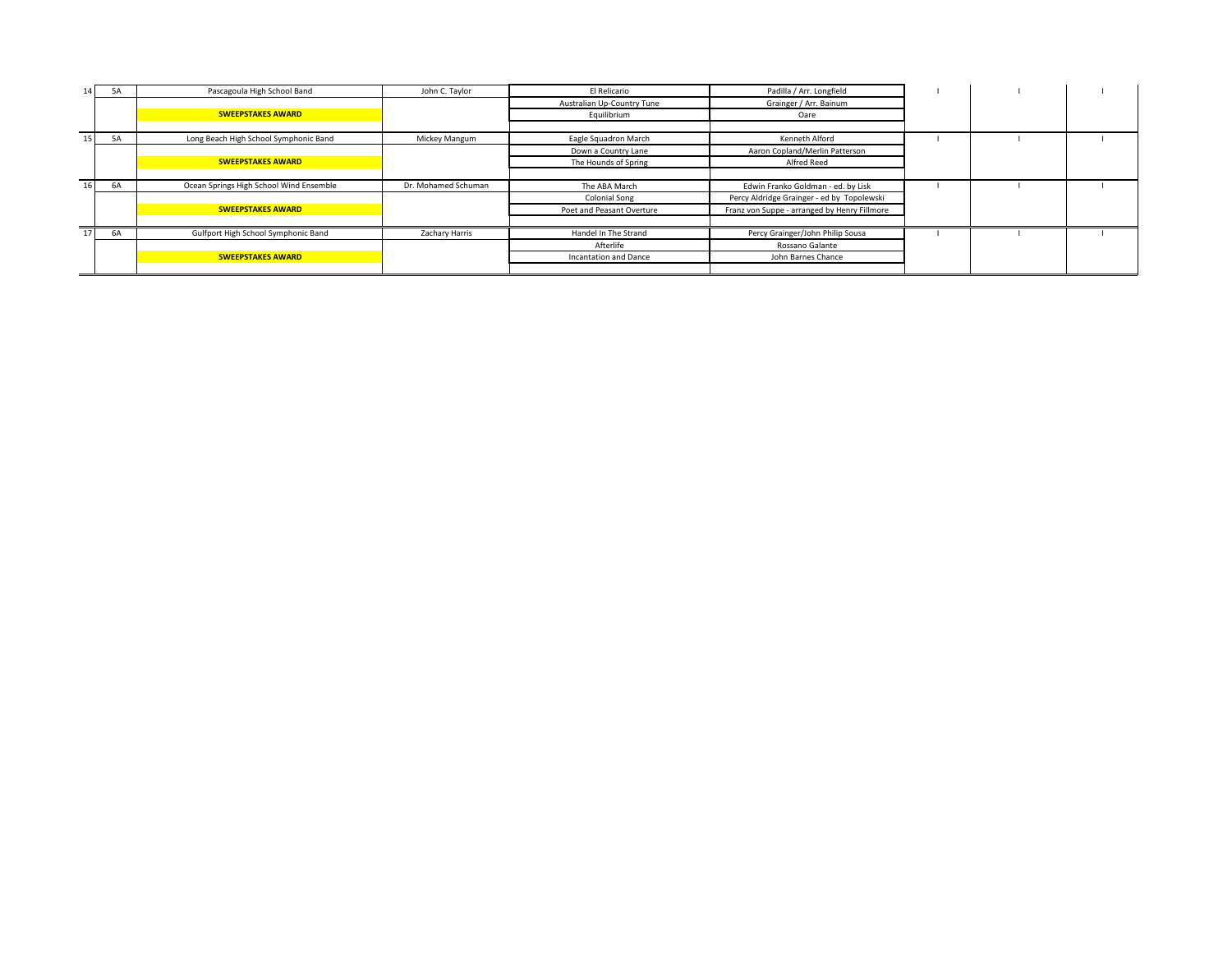SOUTH REGION

Wednesday, April 5, 2017

|                 | <b>CLASS</b> | <b>SCHOOL</b>                          | <b>BAND DIRECTOR</b>  | PROGRAM                      | COMPOSER/ARRANGER                        | <b>CONCERT</b> | SIGHTREADING | <b>MARCHING</b> |
|-----------------|--------------|----------------------------------------|-----------------------|------------------------------|------------------------------------------|----------------|--------------|-----------------|
|                 | 5A           | Hattiesburg High School Band           | <b>Brandon Scott</b>  |                              |                                          | <b>DNA</b>     | <b>DNA</b>   | <b>DNA</b>      |
|                 |              |                                        |                       |                              |                                          |                |              |                 |
|                 |              |                                        |                       |                              |                                          |                |              |                 |
|                 |              |                                        |                       |                              |                                          |                |              |                 |
| 2               | 4A           | Northeast Jones High School Band       | Zach Langley          | The Stormchasers             | Robert Sheldon                           | $\;$ II        | $\mathbf{I}$ |                 |
|                 |              |                                        |                       | Song for Lyndsay             | Andrew Boysen, Jr.                       |                |              |                 |
|                 |              |                                        |                       | Jubiloso                     | Ed Huckeby                               |                |              |                 |
| 3               |              |                                        |                       |                              |                                          |                |              |                 |
|                 | 4A           | Vancleave High School Band             | <b>Quinton Parker</b> | Falcon Fanfare               | <b>Brian Balmages</b>                    | $\;$ II        | -1           |                 |
|                 |              |                                        |                       | Precious Lord, Take My Hand  | Robert W. Smith                          |                |              |                 |
|                 |              |                                        |                       | On The Wings of Swallows     | Michael Sweeney                          |                |              |                 |
| $\overline{4}$  | 6A           | D'Iberville High School Symphonic Band | James Brown           | Circus Days                  | Piersol                                  | П              | $\mathbf{I}$ | П               |
|                 |              |                                        |                       | In the Bleak Midwinter       | Holst/Smith                              |                |              |                 |
|                 |              |                                        |                       | Flight of the Piasa          | Sheldon                                  |                |              |                 |
|                 |              |                                        |                       |                              |                                          |                |              |                 |
| 5               | 4A           | East Central High School Band          | Tim McMillen          | Sound Innovations Fanfare    | Robert Sheldon                           | $\;$ II        | П            |                 |
|                 |              |                                        |                       | <b>Rippling Watercolors</b>  | <b>Brian Balmages</b>                    |                |              |                 |
|                 |              |                                        |                       | The Eternal Journey          | David Shaffer                            |                |              |                 |
|                 |              |                                        |                       |                              |                                          |                |              |                 |
| -6              | 6A           | Petal Symphonic Band                   | Mike Garnand          | PLATTE RIVER HOEDOWN         | Carl Strommen                            | $\mathbf{I}$   | $\rm II$     |                 |
|                 |              |                                        |                       | SOLAS ANE                    | Samuel Hazo                              |                |              |                 |
|                 |              |                                        |                       | <b>REPHRYGERATION</b>        | <b>Todd Stalter</b>                      |                |              |                 |
|                 |              |                                        |                       |                              |                                          |                |              |                 |
| $7\phantom{.0}$ | 6A           | George County High School Band         | Kyle Bozeman          | Visions of Flight            | Robert Sheldon                           | П              | П            | П               |
|                 |              |                                        |                       | Heaven's Light               | Steven Reineke                           |                |              |                 |
|                 |              |                                        |                       | Russian Sailors' Dance       | Reinhold Gliere/Arr. by Robert Longfield |                |              |                 |
|                 |              |                                        |                       |                              |                                          |                |              |                 |
| 8               | 6AII         | Biloxi High School Symphonic Band      | Chris Morgan          | The Expert March             | H. A. VanderCook                         | Ш              | $\bf{I}$     |                 |
|                 |              |                                        |                       | Lullaby to the Moon          | <b>Brian Balmages</b>                    |                |              |                 |
|                 |              |                                        |                       | Whitewater Festival          | David Shaffer                            |                |              |                 |
|                 |              |                                        |                       |                              |                                          |                |              |                 |
| - q             | 4A           | Bay High School Concert Band           | Al Gunsch             | Into The Clouds              | <b>Richard Saucedo</b>                   | $\mathbf{I}$   | $\mathbf{I}$ |                 |
|                 |              |                                        |                       | Deep River                   | James Swearingen                         |                |              |                 |
|                 |              | <b>SWEEPSTAKES AWARD</b>               |                       | Abracadabra                  | Frank Ticheli                            |                |              |                 |
| 10              | 5A           | Gautier High School Wind Ensemble      | <b>Brandon Wilson</b> | The Klaxon                   | Henry Fillmore/Frederick Fennell         |                | $\mathbf{I}$ |                 |
|                 |              |                                        |                       | <b>Rippling Watercolors</b>  | <b>Brian Balmages</b>                    | $\bf{I}$       |              |                 |
|                 |              | <b>SWEEPSTAKES AWARD</b>               |                       | A Longford Legend            | Robert Sheldon                           |                |              |                 |
|                 |              |                                        |                       |                              |                                          |                |              |                 |
| -11             | 6A           | Harrison Central High School Band      | Ken White             | Salute to the Sultan         | Karl King/Gene Milford                   | П              | $\rm III$    |                 |
|                 |              |                                        |                       | Seal Lullaby                 | Eric Whitacre                            |                |              |                 |
|                 |              |                                        |                       | Pursuit of Troy              | Ayatey Shabazz                           |                |              |                 |
|                 |              |                                        |                       |                              |                                          |                |              |                 |
| 12              | 5A           | Stone High School Band                 | Ida Mitchell          | Robinson's Grand Entree      | Karl King/Loras Schissel                 | $\mathbf{I}$   | $\mathbf{I}$ |                 |
|                 |              |                                        |                       | Irish Tune from County Derry | Percy Grainger/ Edited by Mark Rogers    |                |              |                 |
|                 |              | <b>SWEEPSTAKES AWARD</b>               |                       | Metroplex                    | Robert Sheldon                           |                |              |                 |
|                 |              |                                        |                       |                              |                                          |                |              |                 |
| 13              | $5\text{Al}$ | Gautier High School Band II            | Candace Smith         | Go Gallop                    | Henry Fillmore arr. Nicholas J. Contorno | П              | $\bf{I}$     |                 |
|                 |              |                                        |                       | Adagio for Winds             | Larry Daehn                              |                |              |                 |
|                 |              |                                        |                       | Fire!                        | Gary P. Gilroy                           |                |              |                 |
|                 |              |                                        |                       |                              |                                          |                |              |                 |